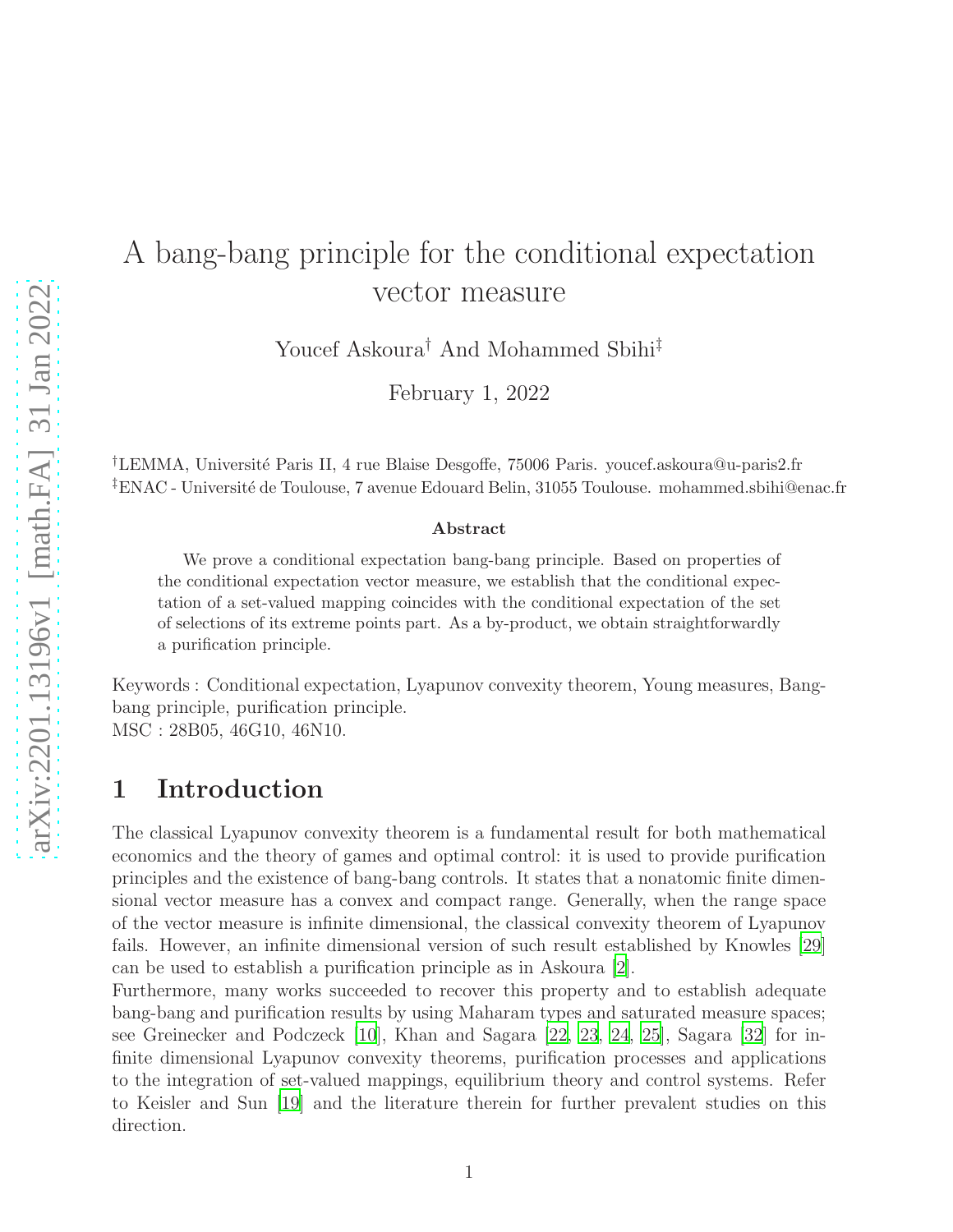Soler [\[33](#page-16-2)], Dynkin and Evstigneev [\[8](#page-14-2)] and He and Sun [\[14](#page-15-5)] proved that the conditional expectation vector measure satistfy a Lyapunov convexity theorem by generalizing appropriately the "nonatomicity" notion. More precisely, some condition is assumed on a σ-algebra (to be atomless) over its sub-σ-algebra. The classical nonatomicity becomes atomless over the trivial  $\sigma$ -algebra. This notion is reformulated as "setwise coarser sub- $\sigma$ -algebra" in He and Sun [\[12\]](#page-15-6) where it is successfully used to establish existence of pure strategy equilibria of incomplete information games and some purification process. It is renamed as "nowhere equivalent"  $\sigma$ -algebras and used in He and Sun [\[13](#page-15-7)] to handle basic properties such as convexity, closure, and compactness for the distribution of correspondences that are necessary for applied work. He and Sun [\[13\]](#page-15-7) show their condition to be necessary and sufficient for the existence of pure strategy equilibria in some formulations of large games.

Working with this generalized nonatomicity, and the Lyapunov convexity property, we establish a bang-bang principle for the conditional expectation of a set-valued mapping and prove that it generates straightforwardly a purification principle. Such results are very useful in economics as showed by He and Sun [\[14\]](#page-15-5).

The paper is organized as follows: in Section [2,](#page-1-0) we revisit and summarize some properties of the conditional expectation vector measure. In Section [3,](#page-4-0) we prove the bang-bang principle for the conditional expectation vector measure and obtain as a corollary a purification result. We end by an Appendix in Section [4,](#page-10-0) where we collect some results used in a relevant way and where we give an alternative elementary proof of the Lyapunov property of the conditional expectation vector measure based on Knowles' characterization of Lyapunov vector measures with infinite dimensional range spaces [\[29\]](#page-16-0).

#### <span id="page-1-0"></span>2 The conditional expectation vector measure

Consider a probability space  $(\Omega, \mathcal{A}, \mu)$ , where  $\mathcal A$  is a  $\sigma$ -algebra. Denote by  $\mathcal A^+$  the set of elements  $E \in \mathcal{A}$  with  $\mu(E) > 0$ . For a sub- $\sigma$ -algebra  $\mathscr{C} \subset \mathcal{A}$  and  $E \in \mathcal{A}$ , denote by  $\mathscr{C}_E = \{A \cap E : A \in \mathscr{C}\}\$  the trace  $\sigma$ -algebra of E in  $\mathscr{C}$ . We denote by E the complement of the set E. Given two sets  $E_1, E_2 \in \mathcal{A}, E_1 \Delta E_2$  refers to the symmetric difference between  $E_1$  and  $E_2$ . In order to simplify notation, when  $\mathscr C$  is a sub- $\sigma$ -algebra of  $\mathcal A$ , we keep  $\mu$  instead of  $\mu_{\mathscr{C}}$  for the restriction of  $\mu$  to  $\mathscr{C}$ . Since different  $\sigma$ -algebra are used simultaneously, the  $L^p$ -spaces are denoted in a more specific way. For instance  $L^1(\Omega, \mathcal{A}, \mu)$ , or  $L^1(\Omega, \mathcal{C}, \mu)$  to refer to the underlying  $\sigma$ -algebra. Given  $f \in L^1(\Omega, \mathcal{A}, \mu)$ , we denote by  $\mathbb{E}^{\mu}(f|\mathscr{C})$ , or simply  $\mathbb{E}(f|\mathscr{C})$  if no confusion may occur, the conditional expectation of f relatively to  $\mathscr C$  under the measure  $\mu$ .

The set of real numbers is denoted by  $\mathbb R$  and that of non-negative integers by  $\mathbb N$ . The set  $\mathbb{N}^*$  refers to  $\mathbb{N} \setminus \{0\}.$ 

The following notion is introduced in [\[13](#page-15-7)] as a "nowhere equivalence" between  $\sigma$ -algebra. Even if "nowhere equivalence" reflects intuitively the introduced notion, we rename it in order to reflect the influence of the underlying measure  $\mu$ .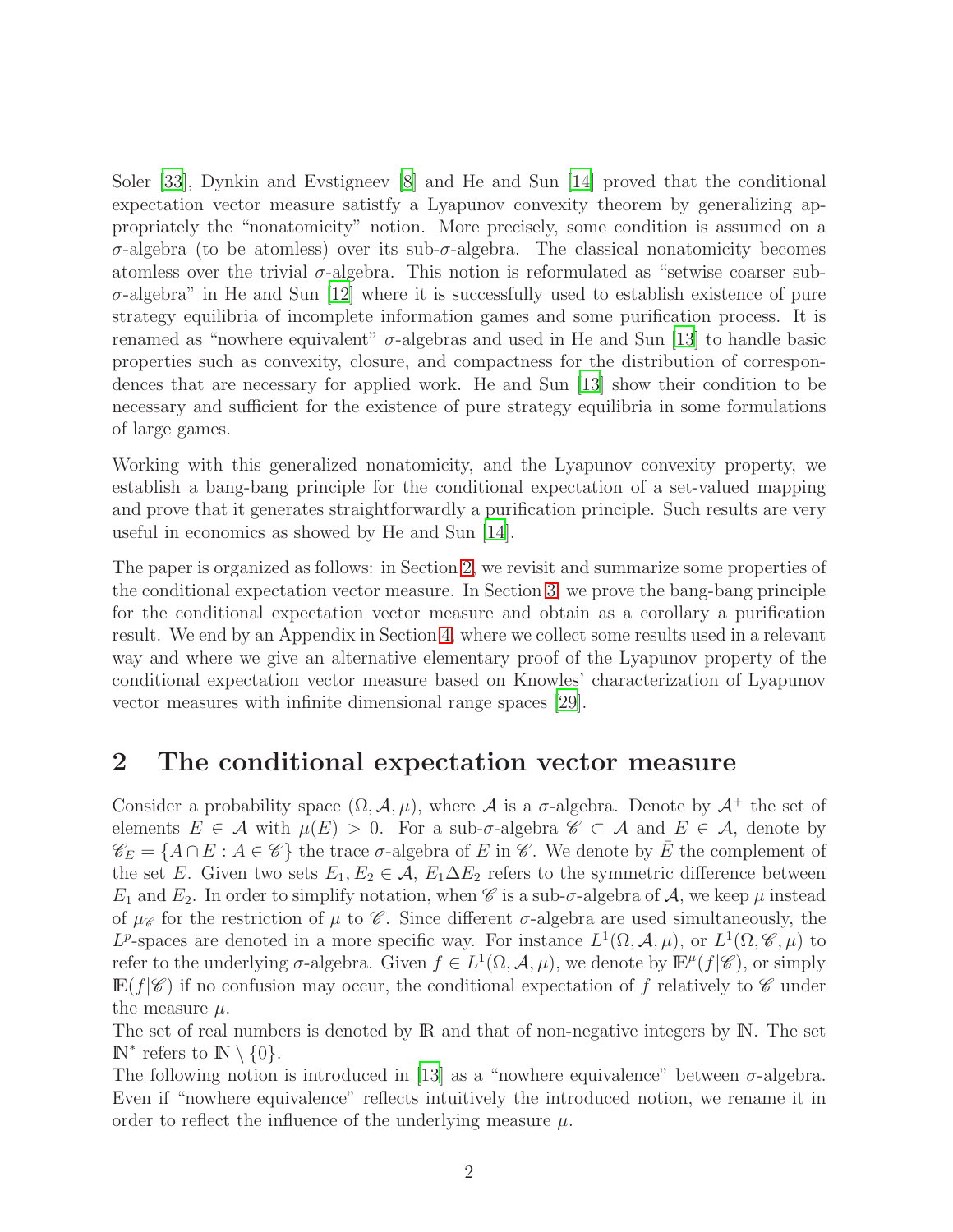<span id="page-2-0"></span>**Definition 1** ([\[13\]](#page-15-7)). A sub- $\sigma$ -algebra  $\mathscr{C} \subset \mathcal{A}$  is said to be  $\mu$ -coarser than  $\mathcal{A}$  iff for every  $E \in \mathcal{A}^+$ , there exists  $E_0 \in \mathcal{A}$ ,  $E_0 \subset E$  such that

$$
\mu(F\Delta E_0) > 0, \forall F \in \mathscr{C}_E.
$$

It is worth mentioning that when  $\mathscr{C}_E$  is  $\mu$ -complete, the condition "there exists  $E_0 \in \mathcal{A}$ ,  $E_0 \subset E$  such that  $\mu(F \Delta E_0) > 0$ ,  $\forall F \in \mathscr{C}_E$ " is equivalent to the following: there exists  $E_0 \in \mathcal{A}^+$  such that  $E_0 \subset E$  and  $E_0 \notin \mathscr{C}_E$ . So, in this case, Definition [1](#page-2-0) expresses the absence of  $\mathscr C$ -atoms in  $\mathscr A$  in the sense of Hanen and Neveu [\[11\]](#page-15-8) (p. 443).

This notion generalizes the nonatomicity notion. We see straightforwardly that  $\mu$  is nonatomic iff  $\{\emptyset, \Omega\}$  is  $\mu$ -coarser than A. In case of nonatomicity of  $\mu$ , every finite sub- $\sigma$ -algebra of A is  $\mu$ -coarser than A. It is easy to construct an infinitely generated  $\mu$ -coarser sub- $\sigma$ -algebra. For instance consider the unit interval [0, 1] endowed with its Borel  $\sigma$ -algebra  $\mathfrak{B}([0, 1])$  and the Lebesgue measure  $\lambda$ . Obviously,  $\sigma(\{\frac{1}{n+1}, \frac{1}{n}\})$  $\frac{1}{n}, n \in \mathbb{N}^*$ ) is λ-coarser than  $\mathfrak{B}([0, 1])$ . It is clear as well that the existence of *μ*-coarser sub-σ-algebras in A implies necessarily that  $\mu$  is nonatomic. Hence, the previous notion is a strengthening of the nonatomicity notion. While the simple nonatomicity of  $\mu$  does not suffice to handle some situations, the  $\mu$ -"coarserness" notion can be used successfully. We will see below that this is the case for the Lyapunov convexity property for the conditional expectation vector measure.

An equivalent concept, as proved in [\[13\]](#page-15-7) (Lemma 1, p 616), is the following notion:

**Definition 2** ([\[33](#page-16-2), [8,](#page-14-2) [16\]](#page-15-9)). A is said to be atomless over a sub- $\sigma$ -algebra  $\mathscr{C} \subset \mathcal{A}$  iff for every  $E \in \mathcal{A}^+$ , there exists  $E_0 \in \mathcal{A}$ ,  $E_0 \subset E$  such that: on some set of  $\mathcal{A}^+$ 

$$
0 < \mu(E_0|\mathscr{C}) < \mu(E|\mathscr{C}),
$$

where the conditional probability  $\mu(D|\mathscr{C})$  corresponds to  $\mathbb{E}^{\mu}(\chi_D|\mathscr{C})$  and  $\chi_D$  is the indicator function of the set D.

Let X be a Banach space. We comply with  $[6]$  and call a vector measure an additive function  $G : \mathcal{A} \to X$ . A vector measure  $G : \mathcal{A} \to X$  is said to be  $\mu$ -continuous, and this is denoted by  $G \ll \mu$ , iff  $\lim_{\mu(E) \to 0} G(E) = 0$ .

**Definition 3.** An X-valued countably additive vector measure  $G$  is said to be Lyapunov if for every  $E \in \mathcal{A}$ ,  $G(\mathcal{A}_E) = \{G(A \cap E) : A \in \mathcal{A}\}\$ is convex and weakly compact.

It is known that ([\[27](#page-16-3)], Theorem 2, p.49) the range of a Lyapunov vector measure can be described by:

$$
G(\mathcal{A}_E) = \left\{ \int_E f dG : f \text{ is measurable defined from } E \text{ to } [0,1] \right\}.
$$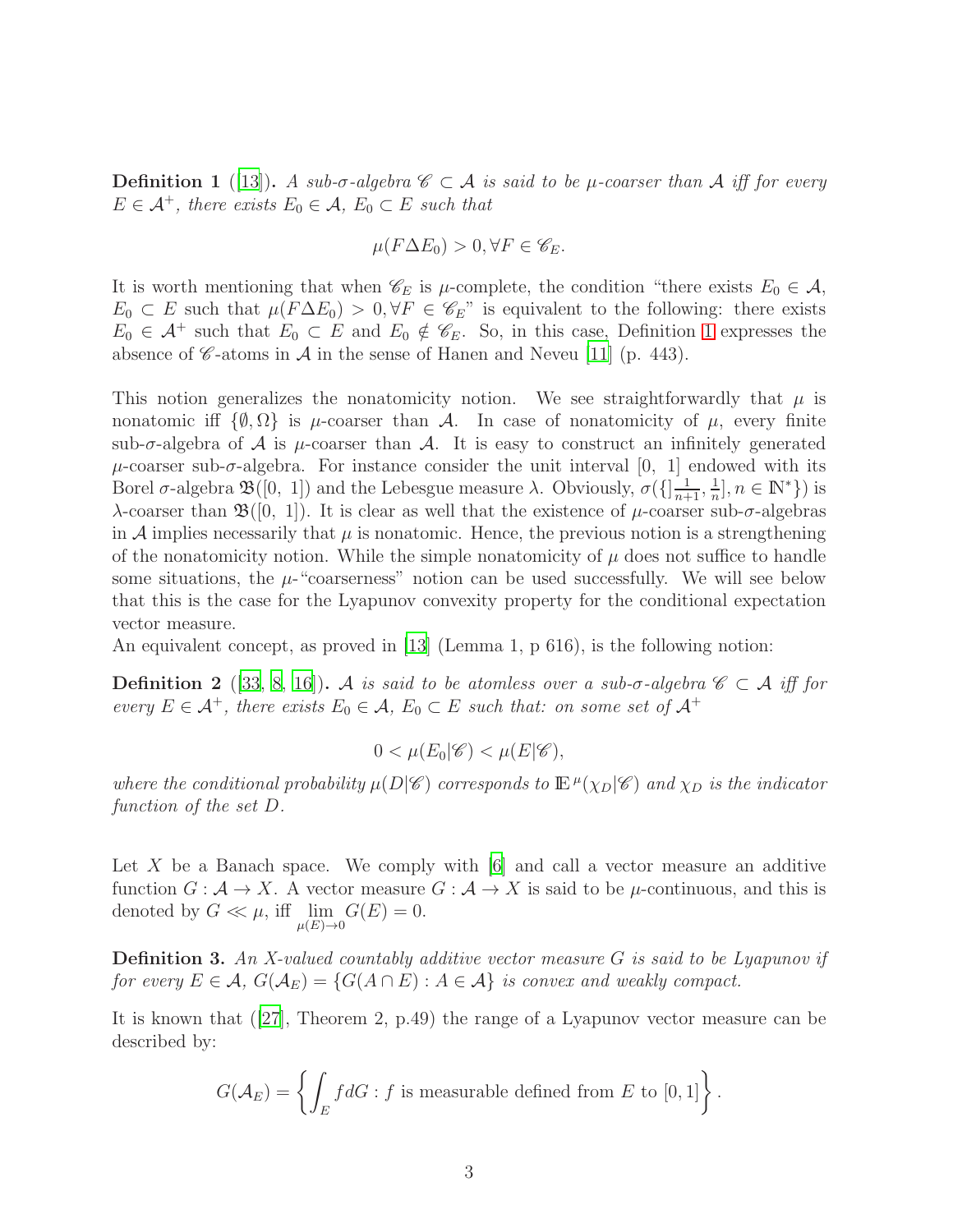Conversely, every measure satisfying this property is Lyapunov, since for every  $E \in \mathcal{A}^+$ , the operator  $g \mapsto \int_E gdG$  defined from  $L^\infty(E, \mathcal{A}_E, \mu)$  into X is continuous for the weak\* topology on  $L^{\infty}(E, \overline{\mathcal{A}}_E, \mu)$  and the weak topology on X [\[6](#page-14-3)].

Let  $\mathscr{C} \subset \mathcal{A}$  be a sub- $\sigma$ -algebra. It is clear that the vector measure  $G_{\mathscr{C}} : \mathcal{A} \to L^1(\Omega, \mathscr{C}, \mu)$ defined by

$$
E \mapsto \mathbb{E}(\chi_E|\mathscr{C})
$$

is bounded, countably additive and since  $\mathbb{E}(\chi_A|\mathscr{C})=0$  for every  $\mu$ -null set A,  $G_{\mathscr{C}}\ll\mu$ ([\[6\]](#page-14-3), Theorem 1, p.10). Furthermore, we can check easily that for every  $g \in L^{\infty}(\Omega, \mathcal{A}, \mu)$ ,  $\int_E gdG$  =  $\mathbb{E}(g\chi_E|\mathscr{C})$ . This results follows straightforwardly from the norm-continuity of  $\mathbb{E}(\cdot|\mathscr{C}): L^{\infty}(\Omega, \mathcal{A}, \mu) \to L^{1}(\Omega, \mathscr{C}, \mu)$  and the denseness of the set of simple functions in  $L^{\infty}(\Omega, \mathcal{A}, \mu).$ 

Let  $f \in L^1(\Omega, \mathcal{A}, \mu)$  and define the vector measure  $F_{\mathscr{C}} : \mathcal{A} \to L^1(\Omega, \mathscr{C}, \mu)$  by  $F_{\mathscr{C}}(E) =$  $\mathbb{E}(f\chi_E|\mathscr{C})$ . Similarly,  $F_{\mathscr{C}}$  is bounded, countably additive,  $F_{\mathscr{C}} \ll \mu$ , and for every  $g \in$  $L^{\infty}(\Omega, \mathcal{A}, \mu)$ ,  $\int_E g dF_{\mathscr{C}} = \mathbb{E}(gf \chi_E | \mathscr{C})$ . By an abuse of notation we designate below  $F_{\mathscr{C}}$  by  $fG_{\mathscr{C}}$  and then perform the identification  $F_{\mathscr{C}} = fG_{\mathscr{C}}$ .

Let us now consider the vector case  $f = (f_1, f_2, \ldots, f_n) \in L^1(\Omega, \mathcal{A}, \mu)^n$  and consider the vector measure  $fG_{\mathscr{C}}$  defined by

$$
E \mapsto (f_1 G_{\mathscr{C}}(E), f_2 G_{\mathscr{C}}(E), \dots, f_n G_{\mathscr{C}}(E)).
$$

The following theorem is obtained in [\[33](#page-16-2)]. A proof of an equivalent statement is given in [\[14](#page-15-5)]. For the sake of completeness, we give a new and elementary proof in the Appendix.

<span id="page-3-0"></span>**Theorem 1** ([\[33\]](#page-16-2)). Let N be the set of sub- $\sigma$ -algebras that are  $\mu$ -coarser than A. For all  $n \in \mathbb{N}^*$ , the following statement holds true

$$
P(n): \forall f = (f_1, f_2, \dots, f_n) \in L^1(\Omega, \mathcal{A}, \mu)^n, \forall \mathcal{C} \in \mathcal{N}, fG_{\mathcal{C}} \text{ is Lyapunov.}
$$

In connection with some results in the literature, let us reformulate the previous theorem in a slightly more general way. Its proof, in the Appendix, shows that it is a simple consequence of Theorem [1.](#page-3-0)

<span id="page-3-1"></span>**Theorem 2.** Let  $\mu = (\mu_1, \ldots, \mu_n)$  be a vector of finite measures on  $(\Omega, \mathcal{A})$  and  $\mathcal{C}$  a sub- $\sigma$ -algebra of A. Assume that  $\mathscr C$  is  $\mu_i$ -coarser than A, for every  $i = 1, ..., n$ . Let  $(f_1,\ldots,f_n)\in\prod_{i=1}^n L^1(\Omega,\mathcal{A},\mu_i)$ . Consider the vector measure  $F_{\mathscr{C}}:\mathcal{A}\to\prod_{i=1}^n L^1(\Omega,\mathscr{C},\mu_i)$ defined by

$$
F_{\mathscr{C}}(E) = (\mathbb{E}^{\mu_1}(f_1\chi_E|\mathscr{C}), \mathbb{E}^{\mu_2}(f_2\chi_E|\mathscr{C}), \ldots, \mathbb{E}^{\mu_n}(f_n\chi_E|\mathscr{C})),
$$

Then,  $F_{\mathscr{C}}$  is Lyapunov.

**Remark 1.** Observe that the property of being  $\mu$ -coarser is in some sense hereditary. Specifically, for every  $E \in \mathcal{A}^+$ , if  $\mathcal C$  is  $\mu$ -coarser than  $\mathcal A$ , then  $\mathcal C_E$  is  $\mu$ -coarser than  $\mathcal A_E$ too. Hence, if the range of  $fG_{\mathscr{C}}$  is convex and weakly compact, then the range of  $fG_{\mathscr{C}}$ restricted to  $A_E$ , for  $E \in A^+$ , is necessarily convex and weakly compact. That is, Theorem [1](#page-3-0) is not different from Soler's ([\[33](#page-16-2)], proposition IV.12), stating simply that the range of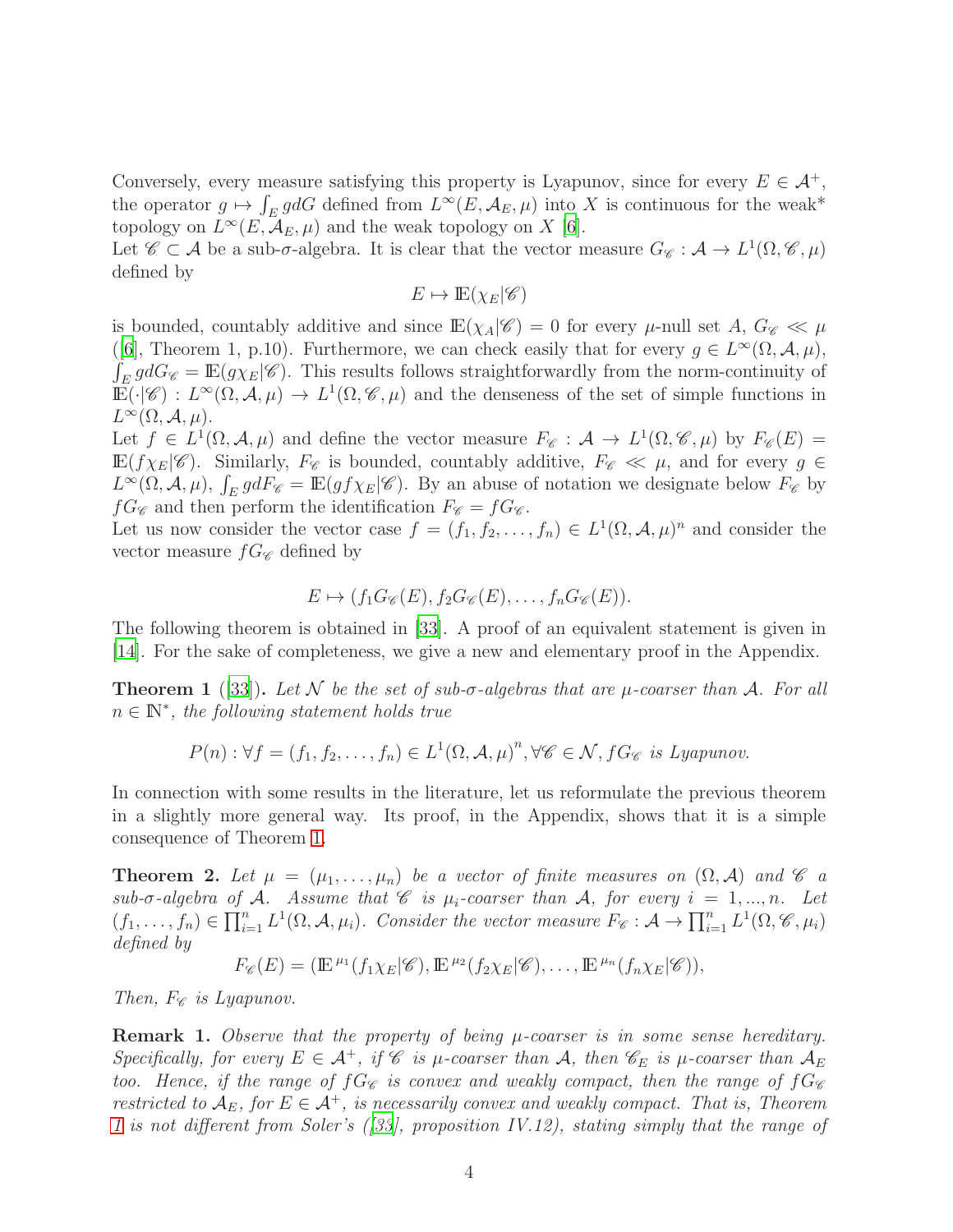$fG_{\mathscr{C}}$  is convex and weakly compact. Note that Dynkin and Evstigneev ([\[8](#page-14-2)], Lemma 5.1) showed the scalar version of such a result.

In the same spirit, we can see analogously that by setting  $f_i = 1$  for every i in Theorem [2,](#page-3-1) we recover Proposition [1](#page-4-1) in  $[14]$ .<sup>1</sup> But the converse implication is also true. Indeed, it is observed in  $\lceil 14 \rceil$ , that Proposition 1 in  $\lceil 14 \rceil$  implies Theorem [1,](#page-3-0) when the functions  $f_i$ are positive. The general case can be handled by decomposing each  $f_i$  into its positive and negative parts  $f_i = f_i^+ - f_i^-$  and considering the vector measure F' defined by

 $F'(E) = (\mathbb{E}(f_1^-\chi_E|\mathscr{C}), \ldots, \mathbb{E}(f_n^-\chi_E|\mathscr{C}), \mathbb{E}(f_1^+\chi_E|\mathscr{C}), \ldots, \mathbb{E}(f_n^+\chi_E|\mathscr{C}))$ 

which is Lyapunov as stated above. Hence by Theorem  $\lambda$  in the Appendix, for every  $E \in \mathcal{A}^+$  there exists  $g \in L^{\infty}(\Omega, \mathcal{A}, \mu)$  vanishing outside of E, such that  $\int_E g dF' = 0$ . Then,  $\mathbb{E}(f_i^-\chi_E g|\mathscr{C}) = \mathbb{E}(f_i^+\chi_E g|\mathscr{C}) = 0$  for every i, which is not else but  $\int_E^{\infty} g df G_{\mathscr{C}} = 0$ . Consequently, by Theorem [4](#page-10-1) again, the vector measure  $fG_{\mathscr{C}}$  is Lyapunov.

At this stage, Proposition 1 in [\[14\]](#page-15-5) implies Theorem [1.](#page-3-0) However, Theorem [1](#page-3-0) is a particular case of Theorem [2](#page-3-1) which is itself a simple consequence of the former as will be shown in the Appendix.

#### <span id="page-4-0"></span>3 Bang-bang principle for conditional expectations

By default, topological spaces are endowed with their Borel σ-algebra denoted for a topological space E by  $\mathcal{B}(E)$ . The convex hull operator is denoted by  $co(\cdot)$  and the topological closure by  $cl(\cdot)$ .

Let  $(\Omega, \mathcal{A}, \mu)$  be a probability space, X a separable Banach space and  $T : \Omega \to X$  a setvalued map. Then, T is said to be *measurable* if  $T^-O := \{ \omega \in \Omega : T(\omega) \cap O \neq \emptyset \} \in \mathcal{A}$ for all open set  $O \subset X$ . A measurable selection of T is a measurable function  $f : \Omega \to X$ , such that  $f(\omega) \in T(\omega)$ , for all  $\omega \in \Omega$ . If  $T : \Omega \to X$  is with convex values, the extreme points of values of T are represented in the following set-valued map  $ext(T): \Omega \to X$  by  $ext(T)(\omega) = \{y \in T(\omega) : y \text{ is an extreme point of } T(\omega)\}.$  We say that T is L<sup>1</sup>-bounded if there is an integrable function  $\varphi : \Omega \to \mathbb{R}$  such that

$$
||x|| \le \varphi(\omega), \forall \omega \in \Omega, \forall x \in T(\omega).
$$

By assuming that T is  $L^1$ -bounded, define the integral of T by the set of Bochner integrals of its measurable selections

$$
\int_{\Omega} T d\mu = \left\{ \int_{\Omega} f d\mu : f \text{ is a measurable selection of } T \right\}.
$$

Note that since X is separable, the measurability and strong measurability (or  $\mu$ -measurability) of X-valued functions<sup>[2](#page-4-2)</sup> are identical ([\[6](#page-14-3)], Theorem 2, p. 42). We denote by  $L^1(\mu, X)$  the

<sup>1</sup>Consider without loss of generality that Proposition 1 in [\[14\]](#page-15-5) corresponds exactly to the special case of Theorem [2,](#page-3-1) obtained by setting  $f_i = 1$ , for every i.

<span id="page-4-2"></span><span id="page-4-1"></span><sup>&</sup>lt;sup>2</sup>Being a  $\mu$ -a.e. limit of a sequence of simple functions.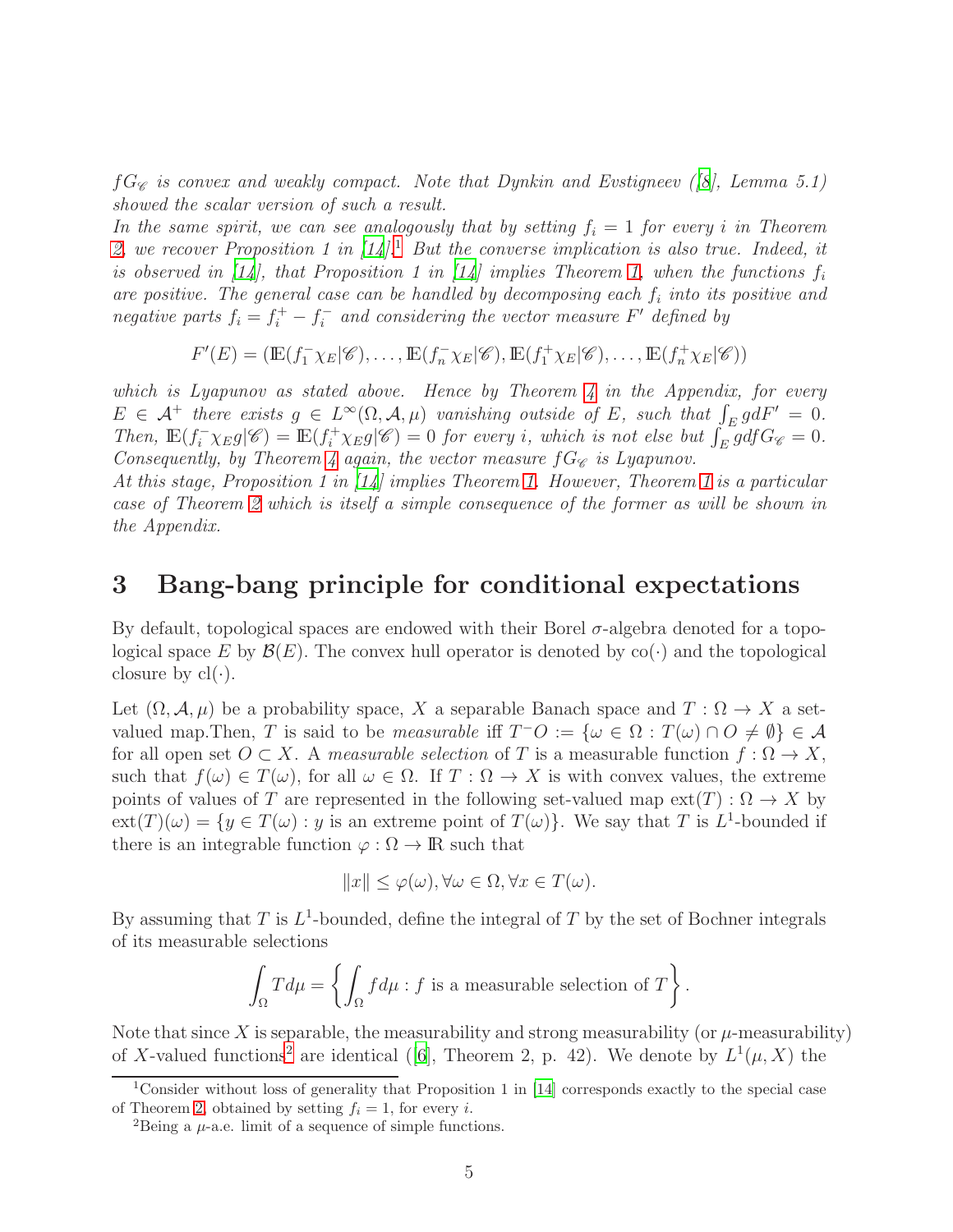set of equivalence classes of  $\mu$ -a.e. equal Bochner integrable functions defined from  $\Omega$  to X. In the particular case of  $X = \mathbb{R}^n$ , integration of  $\mathbb{R}^n$ -valued function is understood coordinatewise or equivalently in the Bochner sense. The specification of the norm  $\|\cdot\|$ used in  $\mathbb{R}^n$  is not relevant for the results below.

**Definition 4.** Consider a probability space  $(\Omega, \mathcal{A}, \mu)$  and a separable Banach space X. Let  $T: \Omega \to X$  be a measurable and  $L^1$ -bounded set-valued map, with compact nonempty values and  $\mathscr{C} \subset \mathcal{A}$  a sub- $\sigma$ -algebra. Denote the set of measurable selections of T by  $\mathcal{S}_T$  and denote the set of their conditional expectations by

$$
\mathbb{E}(\mathcal{S}_T|\mathscr{C}) = \{ \mathbb{E}(f|\mathscr{C}) : f \in \mathcal{S}_T \}.
$$

The following theorem is a bang-bang principle for the conditional expectation operator.

<span id="page-5-1"></span>**Theorem 3.** Consider a probability space  $(\Omega, \mathcal{A}, \mu)$ , where  $\mathcal{A}$  is a  $\mu$ -complete  $\sigma$ -algebra. Let  $T:\Omega\to\mathbb{R}^n$  be a measurable,  $L^1$ -bounded set-valued map, with compact convex nonempty values and  $\mathscr{C} \subset \mathcal{A}$  a sub- $\sigma$ -algebra which is  $\mu$ -coarser than  $\mathcal{A}$ . Then,

$$
\mathbb{E}(\mathcal{S}_T|\mathscr{C}) = \mathbb{E}(\mathcal{S}_{\text{ext}(T)}|\mathscr{C}), \mu\text{-}a.e. on } \Omega.
$$

*Proof.* It is obvious that  $\mathbb{E}(\mathcal{S}_{ext(T)}|\mathscr{C}) \subset \mathbb{E}(\mathcal{S}_T|\mathscr{C}), \mu$ -a.e. on  $\Omega$ . Let us consider the converse inclusion. Let  $h \in \mathcal{S}_T$ . From Theorem [6](#page-11-0) (in the Appendix), there is  $h_i, \alpha_i, i \in I =$  $\{1, ..., n+1\}$  such that  $h_i$  is a measurable selection of  $ext(T)$  for every  $i \in I$  and the weight functions  $\alpha_i : \Omega \to [0, 1], i \in I$ , are measurable and satisfy  $\sum_{i \in I} \alpha_i = 1$ . Furthermore,  $h = \sum_{i \in I} \alpha_i h_i$ . Since T is  $L^1$ -bounded, the functions  $h_i, i \in I$ , are integrable.

From now, we work with equivalence classes, and  $\mu$ -a.e. equal functions are confused. We prove thereafter that there exists a finite measurable partition  $B_i, i \in I$ , of  $\Omega$  satisfying

$$
\mathbb{E}(h|\mathscr{C}) = \sum_{i \in I} \mathbb{E}(\alpha_i h_i|\mathscr{C}) = \sum_{i \in I} \mathbb{E}(\chi_{B_i} h_i|\mathscr{C}), \mu\text{-a.e. on } \Omega.
$$
 (1)

Consider the vector measure  $G$  defined on  $A$  by

$$
G(E) = \mathbb{E}[(h_1, ..., h_{n+1})\chi_E|\mathscr{C}].
$$

From Theorem [1,](#page-3-0) G is Lyapunov. Hence, from Lemma [1](#page-10-2) (in the Appendix) there exists a measurable partition  $B_1, ..., B_{|I|}$  of  $\Omega$  such that, for every  $i \in I$ ,

<span id="page-5-0"></span>
$$
G(B_i) = \int_{\Omega} \alpha_i dG.
$$

That is, for every  $i, j \in I$ ,

$$
\mathbb{E}(\chi_{B_i}h_j|\mathscr{C}) = \mathbb{E}(\alpha_i h_j|\mathscr{C}), \mu\text{-a.e. on }\Omega.
$$

By summing up the diagonal elements (over the same indices  $i = j$ ), we obtain,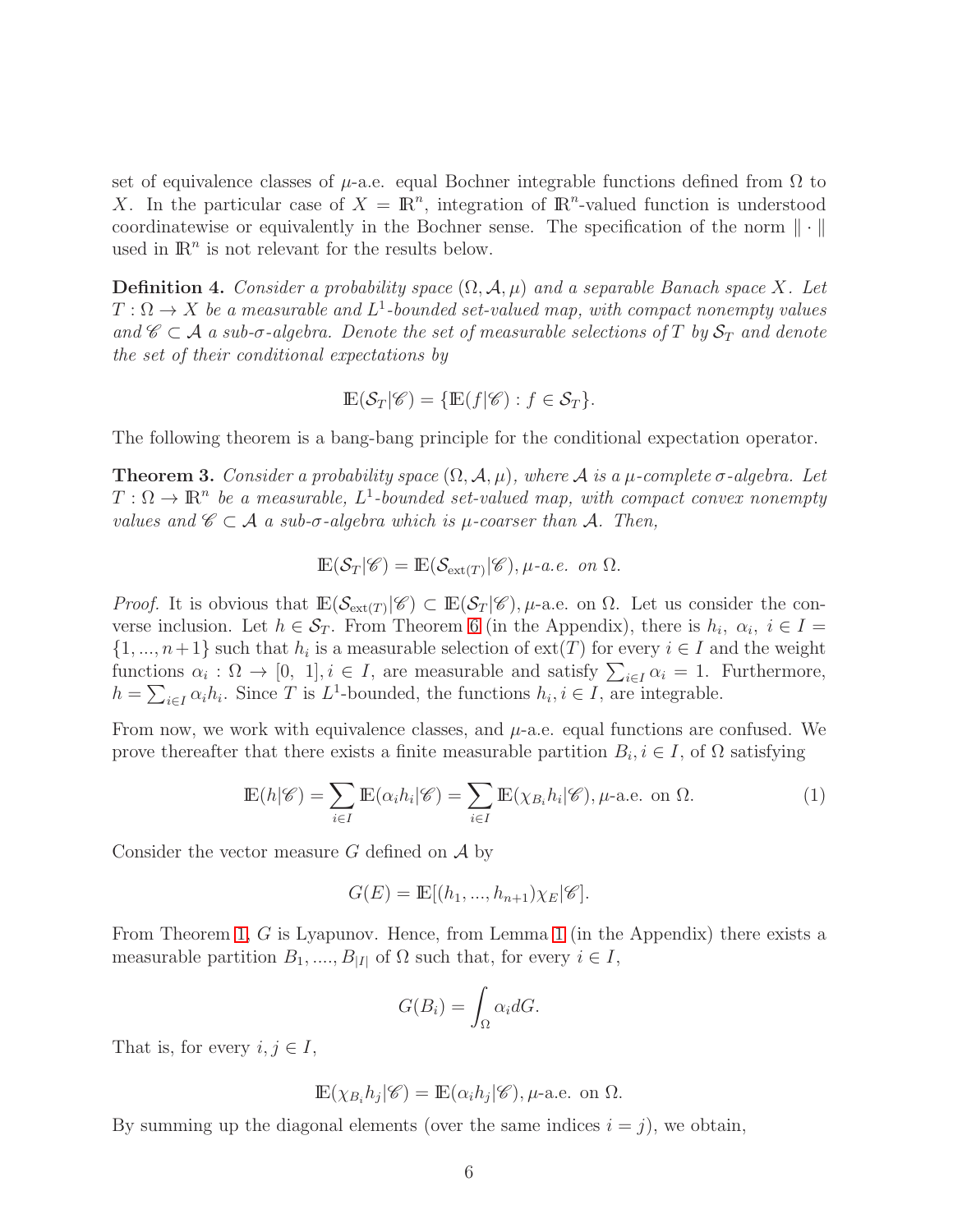$$
\mathbb{E}(h|\mathscr{C}) = \sum_{i \in I} \mathbb{E}(\alpha_i h_i|\mathscr{C}) = \sum_{i \in I} \mathbb{E}(\chi_{B_i} h_i|\mathscr{C}), \mu\text{-a.e. on } \Omega.
$$

This proves Equation [\(1\)](#page-5-0).

Define on  $\Omega$  the function f by setting  $f_{|B_i} = h_i$ , for every  $i \in I$ . We obtain a measurable function  $f : \Omega \to \mathbb{R}^n$  satisfying

$$
\mathbb{E}(f|\mathscr{C}) = \mathbb{E}(h|\mathscr{C}), \mu\text{-a.e. on } \Omega.
$$

Furthermore, by construction,  $f(\omega) \in \text{ext}(T(\omega))$ ,  $\mu$ -a.e. on  $\Omega$ .

Theorem 5 in [\[14](#page-15-5)] establishes that if  $M : \Omega \to \mathbb{R}^n$  is a set-valued map satisfying assumptions of Theorem [3](#page-5-1) except the convexity of its values, then  $\mathbb{E}(\mathcal{S}_M|\mathscr{C}) = \mathbb{E}(\mathcal{S}_{\text{co}(M)}|\mathscr{C})$ . Since T has convex compact values (in Theorem [3\)](#page-5-1),  $T = \text{co}(\text{ext}(T))$ . So, we are tempted to write  $\mathbb{E}(\mathcal{S}_T|\mathscr{C}) = \mathbb{E}(\mathcal{S}_{\text{co}(\text{ext}(T))}|\mathscr{C}) = \mathbb{E}(\mathcal{S}_{\text{ext}(T)}|\mathscr{C})$ . But this conclusion is not correct since the set of extreme points is not necessarily closed, and the set-valued map  $ext(T)$  does not satisfy necessarily all the requirements of Theorem 5 in [\[14](#page-15-5)]. That is Theorem [3](#page-5-1) cannot be deduced straightforwardly from this result. On the contrary, Theorem 5 in [\[14](#page-15-5)] can be deduced from Theorem [3.](#page-5-1)

**Corollary 1** ([\[14\]](#page-15-5)). Apart from the convexity of values of T, suppose that the assumptions of Theorem 3 are satisfied. Then,

$$
\mathbb{E}(\mathcal{S}_T|\mathscr{C}) = \mathbb{E}(\mathcal{S}_{\text{co}(T)}|\mathscr{C}).
$$

*Proof.* The set-valued map  $\omega \mapsto \text{co}(T(\omega))$  is measurable (Castaing and Valadier [\[5\]](#page-14-4), Theorem III.40), with convex compact values. It is obviously  $L^1$ -bounded as well. Hence, from Theorem [3,](#page-5-1)  $\mathbb{E}(\mathcal{S}_{\text{co}(T)}|\mathscr{C}) = \mathbb{E}(\mathcal{S}_{\text{ext}(\text{co}(T))}|\mathscr{C}).$ 

But, since T has compact values, we have  $ext(co(T(\omega))) \subset T(\omega)$ , for every  $\omega \in \Omega$ , and hence  $\mathbb{E}(\mathcal{S}_{\mathrm{ext}(\mathrm{co}(T))}|\mathscr{C}) \subset \mathbb{E}(\mathcal{S}_T|\mathscr{C})$ . That is,  $\mathbb{E}(\mathcal{S}_{\mathrm{co}(T)}|\mathscr{C}) \subset \mathbb{E}(\mathcal{S}_T|\mathscr{C})$ . The converse inclusion being obvious, we deduce that  $\mathbb{E}(\mathcal{S}_T|\mathscr{C}) = \mathbb{E}(\mathcal{S}_{\text{co}(T)}|\mathscr{C}).$  $\Box$ 

**Remark 2.** Consider a probability space  $(\Omega, \mathcal{A}, \mu)$ , where A is a  $\mu$ -complete  $\sigma$ -algebra, and a separable Banach space X. Let  $T : \Omega \to X$  be a measurable set-valued map, with compact nonempty values and  $\mathscr{C} \subset \mathcal{A}$  a sub- $\sigma$ -algebra.

• Denote and define the set of  $\mathscr C$ -measurable and integrable  $\mu$ -a.e. selections of T by

$$
\mathcal{S}_T^1(\mathscr{C}) = \{ f \in L^1(\mu, X) : f \text{ is } \mathscr{C}-measurable \text{ and } f(\omega) \in T(\omega), \mu - a.e. \}.
$$

Denoted simply by  $S_T^1$  when  $\mathscr{C} = \mathcal{A}$ .

• The conditional expectation of  $S_T^1$  is defined by

$$
\mathbb{E}(\mathcal{S}_T^1|\mathscr{C}) = \{ \mathbb{E}(f|\mathscr{C}) : f \in \mathcal{S}_T^1 \}.
$$

 $\Box$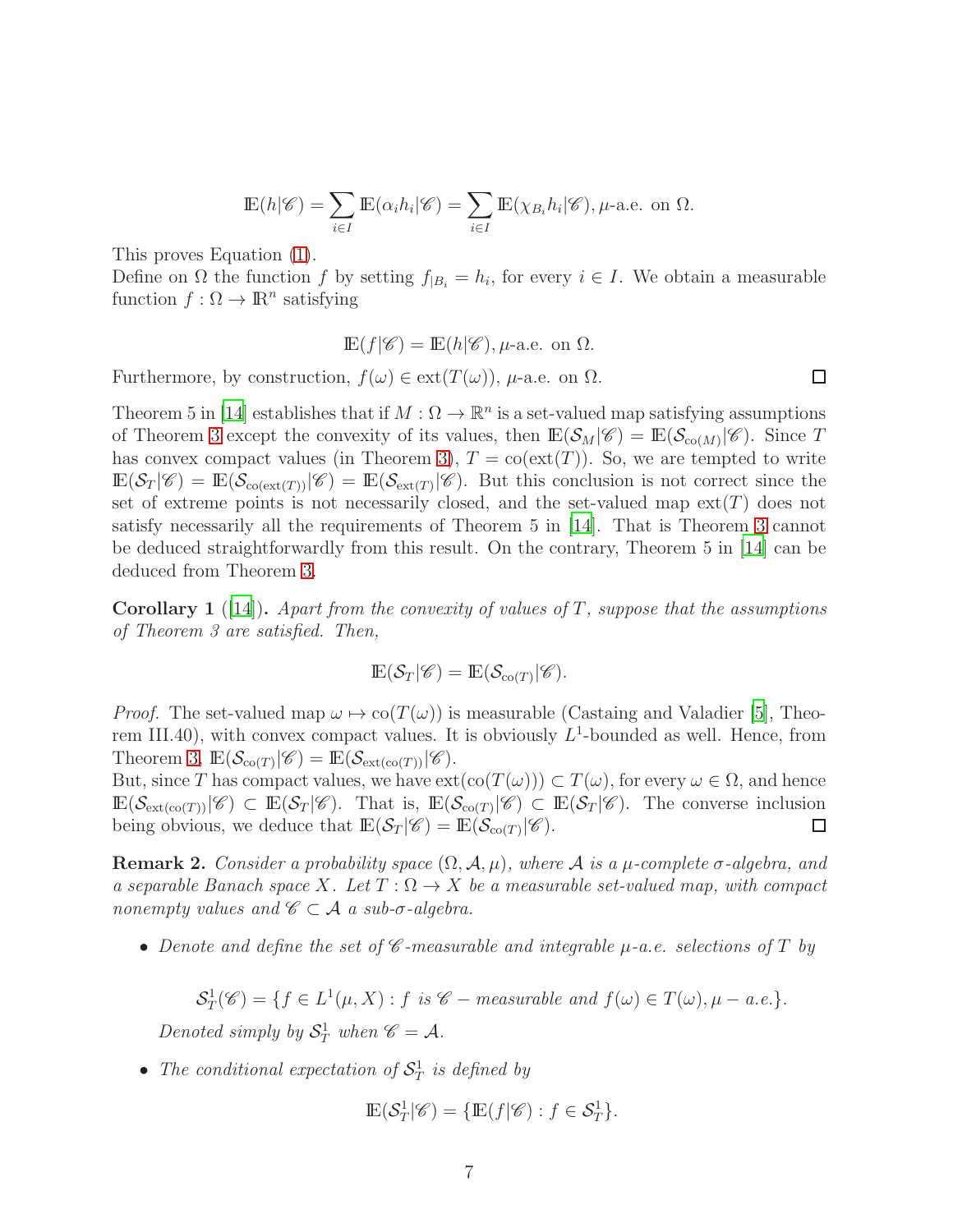Following Hiai and Umegaki ([\[15](#page-15-10)], Theorem 5.1), for a measurable  $L^1$ -bounded set-valued map T, there is a unique set-valued map  $E(T|\mathscr{C})$ , call it conditional expectation of T satisfying

$$
\mathcal{S}_{\mathbb{E}(T|\mathscr{C})}^1(\mathscr{C}) = \mathrm{cl}(\mathbb{E}(\mathcal{S}_T^1|\mathscr{C})),
$$

where the closure is taken with respect to the norm in  $L^1(\mu, X)$ . Since T is assumed to be  $L^1$ -bounded in Theorem [3,](#page-5-1) the set of measurable selections  $S_T$  of T coincides with the set of measurable and integrable  $\mu$ -a.e. selections  $S^1_T$  of T. This remains also true for  $S^1_{ext(T)}$ . Therefore, the previous theorem establishes, under its assumptions, that

$$
\mathcal{S}_{\mathbb{E}(T|\mathscr{C})}^1(\mathscr{C}) = \mathrm{cl}(\mathbb{E}(\mathcal{S}_T^1|\mathscr{C})) = \mathrm{cl}(\mathbb{E}(\mathcal{S}_{\mathrm{ext}(T)}^1|\mathscr{C})), \mu\text{-}a.e. on \Omega.
$$
 (2)

<span id="page-7-1"></span>But, since T has convex compact values,  $S_T^1$  is clearly convex and norm closed. Then, it is weakly closed. Furthermore, the  $L^1$ -boundedness of T implies the  $L^1$ -boundedness of  $\mathcal{S}_T^1$ then its uniform integrability<sup>[3](#page-7-0)</sup>. Consequently,  $S_T^1$  is weakly compact which implies that the convex set  $\mathbb{E}(\mathcal{S}_T^1|\mathscr{C})$  is weakly compact, so norm closed, as  $\mathbb{E}(.|\mathscr{C})$  is continuous for the weak topologies. By noticing that  $\mathbb{E}(\mathcal{S}_T^1|\mathscr{C})) = \mathbb{E}(\mathcal{S}_{\text{ext}(T)}^1|\mathscr{C})$ , Equation [\(2\)](#page-7-1) becomes

$$
\mathcal{S}_{\mathbb{E}(T\vert \mathscr{C})}^1(\mathscr{C})=\mathbb{E}(\mathcal{S}_T^1\vert \mathscr{C})=\mathbb{E}(\mathcal{S}_{\text{ext}(T)}^1\vert \mathscr{C}), \mu\text{-}a.e. on }\Omega.
$$

If  $\mu$  is nonatomic, then  $\mathscr{C} = {\emptyset, \Omega}$  is  $\mu$ -coarser than A as already mentioned in section [2.](#page-1-0) In this particular case, Theorem [3](#page-5-1) reduces to the following well-known result ([\[23\]](#page-15-1), Theorem 3.1).

Corollary 2. Consider a probability space  $(\Omega, \mathcal{A}, \mu)$ , where A is a  $\mu$ -complete  $\sigma$ -algebra. Let  $T : \Omega \to \mathbb{R}^n$  be a measurable,  $L^1$ -bounded set-valued map, with compact convex nonempty values. Assume that  $\mu$  is nonatomic. Then,

$$
\int_{\Omega} T d\mu = \int_{\Omega} \text{ext}(T) d\mu.
$$

Based on the bang-bang principle (Theorem [3\)](#page-5-1), we are going to deduce a purification principle analogous to that established by He and Sun  $(12)$ , Proposition 2 and  $[14]$  $[14]$ , Theorem 7). Let  $(\Omega, \mathcal{A}, \mu)$  be a probability space, where  $\mathcal{A}$  is a  $\mu$ -complete  $\sigma$ -algebra, and A be a Polish space. Denote by  $\mathbb{P}(A)$  the set of Borel probability measures on A. Consider the space of Young measures<sup>[4](#page-7-2)</sup>  $\mathcal{R}(\Omega, A)$  with respect to  $(\Omega, \mathcal{A}, \mu)$  and A: the set of functions

<span id="page-7-0"></span><sup>&</sup>lt;sup>3</sup>Recall that a subset  $\mathcal{H} \subset L^1(\mu, \mathbb{R}^n)$ , is said to be uniformly integrable iff  $\lim_{M \to +\infty} \int_{\|f\| > M} \|f\| d\mu =$ 0, uniformly in  $f \in \mathcal{H}$ . Equivalently,  $\mathcal{H}$  is bounded in  $L^1(\mu, \mathbb{R}^n)$  and  $\lim_{\mu(E) \to 0} \int_E ||f|| d\mu = 0$ , uniformly in  $f \in \mathcal{H}.$ 

<span id="page-7-2"></span><sup>&</sup>lt;sup>4</sup>More generally the space of measures on  $\Omega \times A$  having marginals on  $\Omega$  equal to  $\mu$  is referred to as the space of Young measures. We define, here, the space of disintegrated Young measures. However, under our assumptions (metrizability of A), all measure on the product having its marginal on  $\Omega$  equal to  $\mu$  can be disintegrated, see Theorem 3.2, p. 179 in [\[9\]](#page-14-5) and [\[34](#page-16-4)]. Hence, we can consider that we do not modify the definition of this space.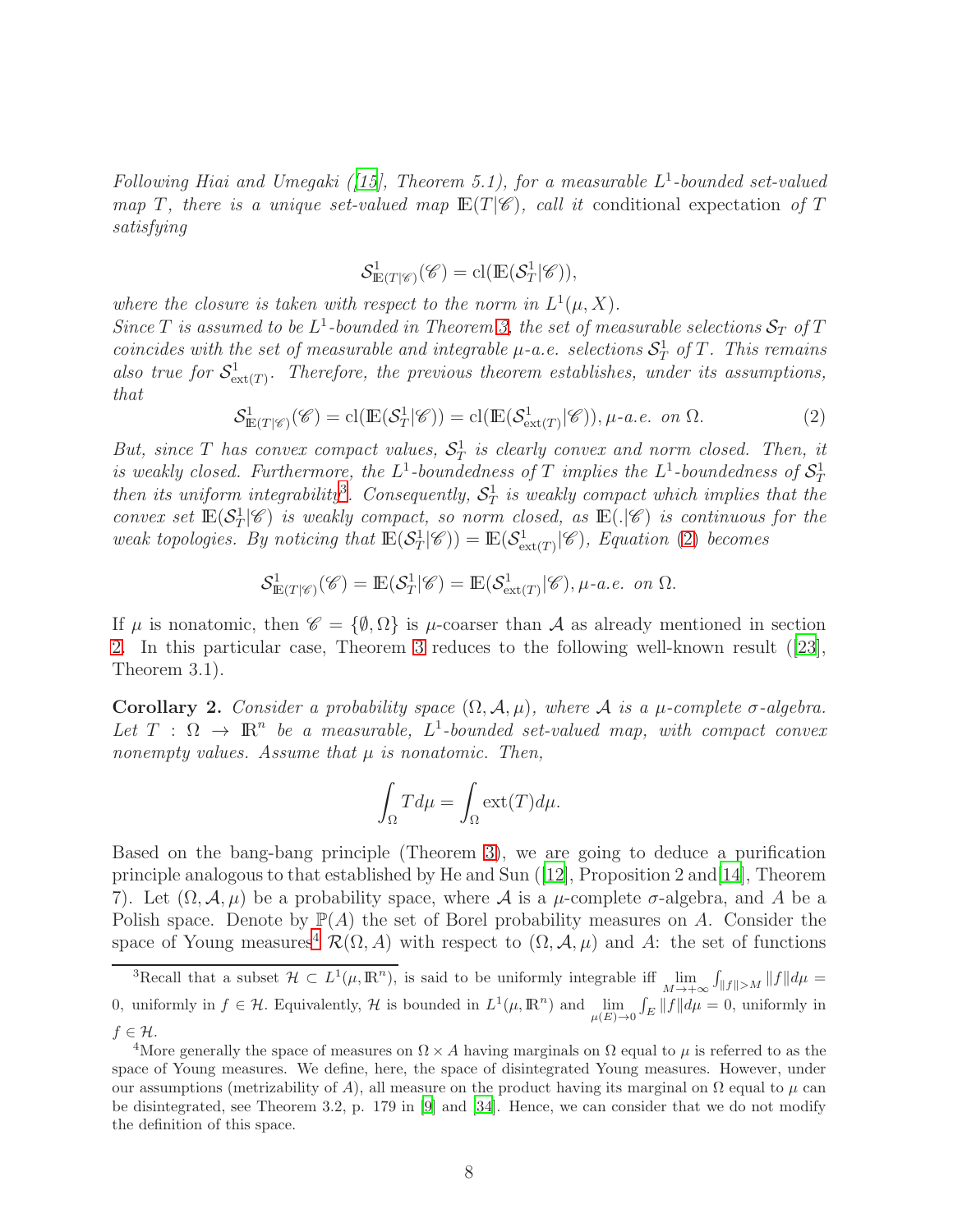$\delta : \Omega \to \mathbb{P}(A)$  such that  $\omega \mapsto \delta_{\omega}(B)$  is measurable, for every  $B \in \mathfrak{B}(A)$ . Endow  $\mathcal{R}(\Omega, A)$ with the topology of stable convergence<sup>[5](#page-8-0)</sup>, *i.e.*, the coarsest topology making continuous the functions  $\delta \mapsto \int_{\Omega} \left[ \int_A \phi d\delta_{\omega} \right] d\mu$ , where  $\phi : \Omega \times A \to \mathbb{R}$  is a Carathéodory integrand  $(\phi(\cdot, a)$  is measurable for every  $a \in A$  and  $\phi(\omega, \cdot)$  is continuous on A for every  $\omega \in \Omega$ ) which is  $L^1$ -bounded, *i.e.*, there exists a  $\mu$ -integrable function  $h : \Omega \to \mathbb{R}_+$  such that  $|\phi(\omega, x)| \leq h(\omega)$ , for every  $(\omega, x) \in \Omega \times A$ . Following (Valadier [\[35\]](#page-16-5), Lemma A2), the measurability condition defining Young measures is equivalent to the measurability of the functions  $\omega \mapsto \delta_{\omega}(\phi) = \int_A \phi d\delta_{\omega}, \ \phi \in C_b(A)$ , where  $C_b(A)$  is the set of continuous and bounded functions defined on A. We associate to every measurable function  $f : \Omega \to A$ , a (degenerate) Dirac-Young measures  $\delta^f$ , defined at every  $\omega \in \Omega$  by  $\delta^f_\omega(B) = 1$  if  $f(\omega) \in B$ and  $\delta_{\omega}^{f}(B) = 0$  otherwise. Denote by  $D(\Omega, A)$  the set of Dirac-Young measures.

Given  $V : \Omega \times A \to \mathbb{R}^n$  and  $\delta \in \mathcal{R}(\Omega, A)$  denote by  $\delta.V$  the function defined on  $\Omega$  by

$$
\delta.V(\omega) = \int_A V(\omega, a) d\delta_{\omega}(a),
$$

provided that the integral is well defined. Denote f.V the similarly defined function for a measurable function  $f : \Omega \to A$ . That is,  $f.V(\omega) = V(\omega, f(\omega))$ .

<span id="page-8-2"></span>Corollary 3. Let  $(\Omega, \mathcal{A}, \mu)$  be a probability space, where A is a  $\mu$ -complete  $\sigma$ -algebra and A a compact metric space and  $n \in \mathbb{N}^*$ . Consider a function  $V : \Omega \times A \to \mathbb{R}^n$  such that  $V(\cdot, a)$  is measurable, for every  $a \in A$ , and  $V(\omega, \cdot)$  is continuous on A for every  $\omega \in \Omega$ , that is  $V = (V_1, ..., V_n)$  is a vector consisting of n Carathéodory integrands. Assume further that  $V_i$  is  $L^1$ -bounded, for every i, and  $\mathscr C$  is  $\mu$ -coarser than  $\mathcal A$ . Then, for every  $\delta \in \mathcal R(\Omega, A)$ , there exists a measurable function  $f : \Omega \to A$  such that

- $\mathbb{E}(\delta V | \mathscr{C}) = \mathbb{E}(f.V | \mathscr{C})$ , and
- $f(\omega) \in \text{supp}(\delta_{\omega}),$  for  $\mu$ -a.e.  $\omega \in \Omega$ .

Proof. In this proof, some arguments dealing mainly with measurability considerations are taken from [\[2\]](#page-14-0).

Since  $\delta_{\omega}$  has a compact support and  $V(\omega, \cdot)$  is continuous, for every  $\omega \in \Omega$ :

<span id="page-8-1"></span>
$$
co(V(\omega, \text{supp}(\delta_{\omega}))) \text{ is compact for every } \omega \in \Omega.
$$
 (3)

Fix a function  $\bar{\delta}: \Omega \to \mathbb{P}(A)$  representing the  $\mu$ -a.e. equal equivalence class of  $\delta$ . Observe now that the set-valued map  $\omega \mapsto \text{supp}(\overline{\delta}_{\omega})$  is measurable. Indeed, for every open set U of A,  $\{\omega \in \Omega : \text{supp}(\overline{\delta}_{\omega}) \cap U \neq \emptyset\} = \{\omega \in \Omega : \overline{\delta}_{\omega}(U) > 0\}.$  Hence, by definition of  $\mathcal{R}(\Omega, A), \omega \mapsto \text{supp}(\overline{\delta}_{\omega})$  is measurable.

Consider the function  $\bar{p} : \Omega \to \mathbb{R}^n$  defined for every  $\omega \in \Omega$  by

<span id="page-8-0"></span><sup>&</sup>lt;sup>5</sup>Since A is metrizable Suslin, we do not make distinction between the different topologies known on  $\mathcal{R}(\Omega, A)$ : the  $S, M, N, W$  defined in [\[4\]](#page-14-6), because they are identical, see the Portmanteau Theorem in [\[4](#page-14-6)].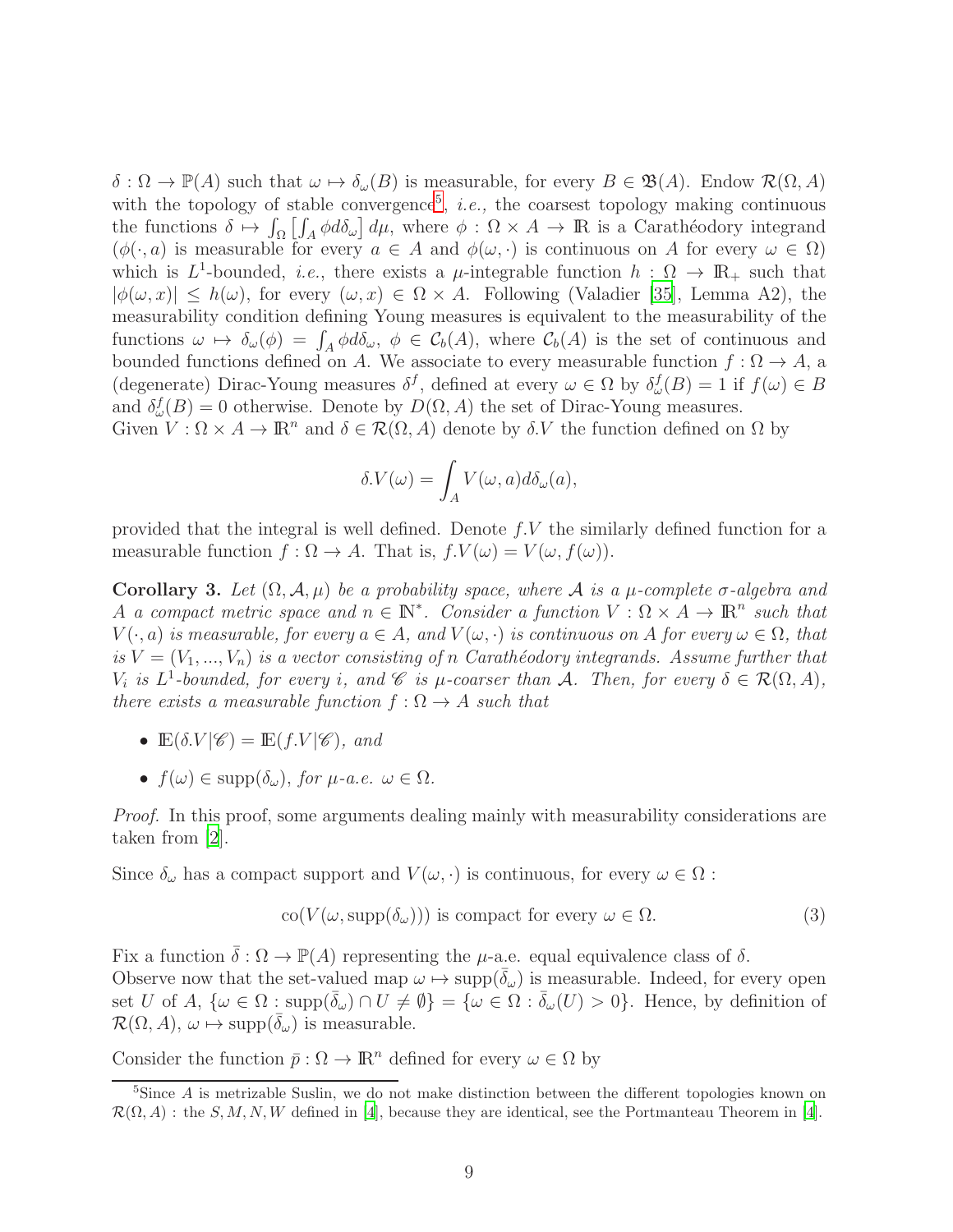$$
\bar{p}(\omega) = \int_A V(\omega, a) d\bar{\delta}_{\omega}(a).
$$

Let us check that  $\bar{p}$  is measurable. For every fixed  $\omega \in \Omega$ ,  $V(\omega, \cdot)$  is continuous from the compact metric space A into  $\mathbb{R}^n$ , hence,  $\int_A V(\omega, a) d\bar{\delta}_{\omega}(a)$  is well defined. The function  $\omega \mapsto V(\omega, \cdot)$  is  $\mathcal{A}\text{-}\mathfrak{B}(\mathcal{C}(A))$  measurable (Aliprantis and Border [\[1](#page-14-7)], Theorem 4.55, p. 155), where  $\mathcal{C}(A)$  is the set of continuous functions defined on A. Then, since  $\delta$  is A-weak\* measurable, the function  $\omega \mapsto \int_A V(\omega, a) d\bar{\delta}_{\omega}(a) = \bar{p}(\omega)$  is measurable as a composition of measurable functions :  $\omega \mapsto (\widetilde{V}(\omega, \cdot), \overline{\delta}_{\omega})$  from  $\Omega$  to  $\mathcal{C}(A) \times \mathbb{P}(A)$  obviously measurable and  $(\varphi, q) \mapsto \int_A \varphi dq$  from  $\mathcal{C}(A) \times \mathbb{P}(A)$  to R which is continuous for the product of the norm by the weak\* topology, then measurable. Hence  $\bar{p}$  is measurable. From the mean value theorem for the integral of vector valued functions (for instance Diestel and Uhl [\[6\]](#page-14-3), Corollary 8, p. 48) and using [\(3\)](#page-8-1),

$$
\bar{p}(\omega) \in \text{co}(V(\omega, \text{supp}(\bar{\delta}_{\omega}))), \text{ for every } \omega \in \Omega.
$$
\n(4)

Remark now that  $\omega \mapsto V(\omega, \text{supp}(\overline{\delta}_{\omega}))$  is measurable. Indeed, since  $\omega \mapsto \text{supp}(\overline{\delta}_{\omega})$  is measurable with compact values, it possesses a Castaing representation. That is, for every  $\omega \in \Omega$ , supp $(\delta_{\omega}) = \text{cl}(\{\sigma_k(\omega): k \in \mathbb{N}\})$ , where  $\sigma_n$  are measurable functions from  $\Omega$  to A, see (Castaing and Valadier [\[5](#page-14-4)], Theorem III.7, p. 66). But, from the continuity of  $V(\omega, \cdot), \ \omega \in \Omega, \ V(\omega, \text{supp}(\overline{\delta}_{\omega})) = \text{cl}(V(\omega, {\{\sigma_k(\omega): k \in \mathbb{N}\}}))$  for every  $\omega \in \Omega$ . Clearly,  $\omega \mapsto V(\omega, \{\sigma_k(\omega): k \in \mathbb{N}\})$  is measurable as a countable union of measurable functions. Hence,  $\omega \mapsto V(\omega, \text{supp}(\delta_{\omega}))$  is measurable (Castaing and Valadier [\[5](#page-14-4)], Theorem III.4). Therefore,  $\omega \mapsto \text{co}(V(\omega, \text{supp}(\delta_{\omega})))$  is measurable, (Castaing and Valadier [\[5\]](#page-14-4), Theorem III.40).

Since  $V(\cdot, \text{supp}(\overline{\delta}))$  has compact values, it results from Theorem [3](#page-5-1) that there is a measurable selection h of  $ext(co(V(\cdot, supp(\delta)))) \subset V(\cdot, supp(\delta))$  such that

$$
\mathbb{E}(\delta.V|\mathscr{C}) = \mathbb{E}(\bar{p}(\cdot)|\mathscr{C}) = \mathbb{E}(h|\mathscr{C}), \mu\text{-a.e. on }\Omega.
$$

An application of the implicit measurable selection theorem (Castaing and Valadier [\[5\]](#page-14-4), Theorem III.38) allows to find a measurable selection<sup>[6](#page-9-0)</sup> f of  $\omega \mapsto \text{supp}(\overline{\delta}_{\omega})$ , defined on  $\Omega$ , such that  $h(\omega) = V(\omega, f(\omega))$  for every  $\omega \in \Omega$ . Therefore,

$$
\mathbb{E}(\delta.V|\mathscr{C}) = \mathbb{E}(f.V|\mathscr{C}), \mu\text{-a.e. on } \Omega.
$$

Furthermore, by construction,  $f(\omega) \in \text{supp}(\delta_{\omega})$ ,  $\mu$ -a.e. on  $\Omega$ .

**Remark [3](#page-8-2).** Corollary 3 is obtained by He and Sun  $(114)$ , Theorem 7). A different version is obtained in ([\[12\]](#page-15-6), Proposition 2, p. 134), where a C-measurability restriction for  $\delta \in$  $\mathcal{R}(\Omega, A)$  is assumed but the space A is a general Polish Space. It is obtained in a more general setting in [\[18\]](#page-15-11).

 $\Box$ 

<span id="page-9-0"></span><sup>&</sup>lt;sup>6</sup>Theorem III.38 in Castaing and Valadier [\[5](#page-14-4)] establishes  $\hat{\mathcal{A}}$  measurable selections, where  $\hat{\mathcal{A}}$  is the universal completion of A. But, since A is assumed to be  $\mu$ -complete, these selections are necessarily A-measurable.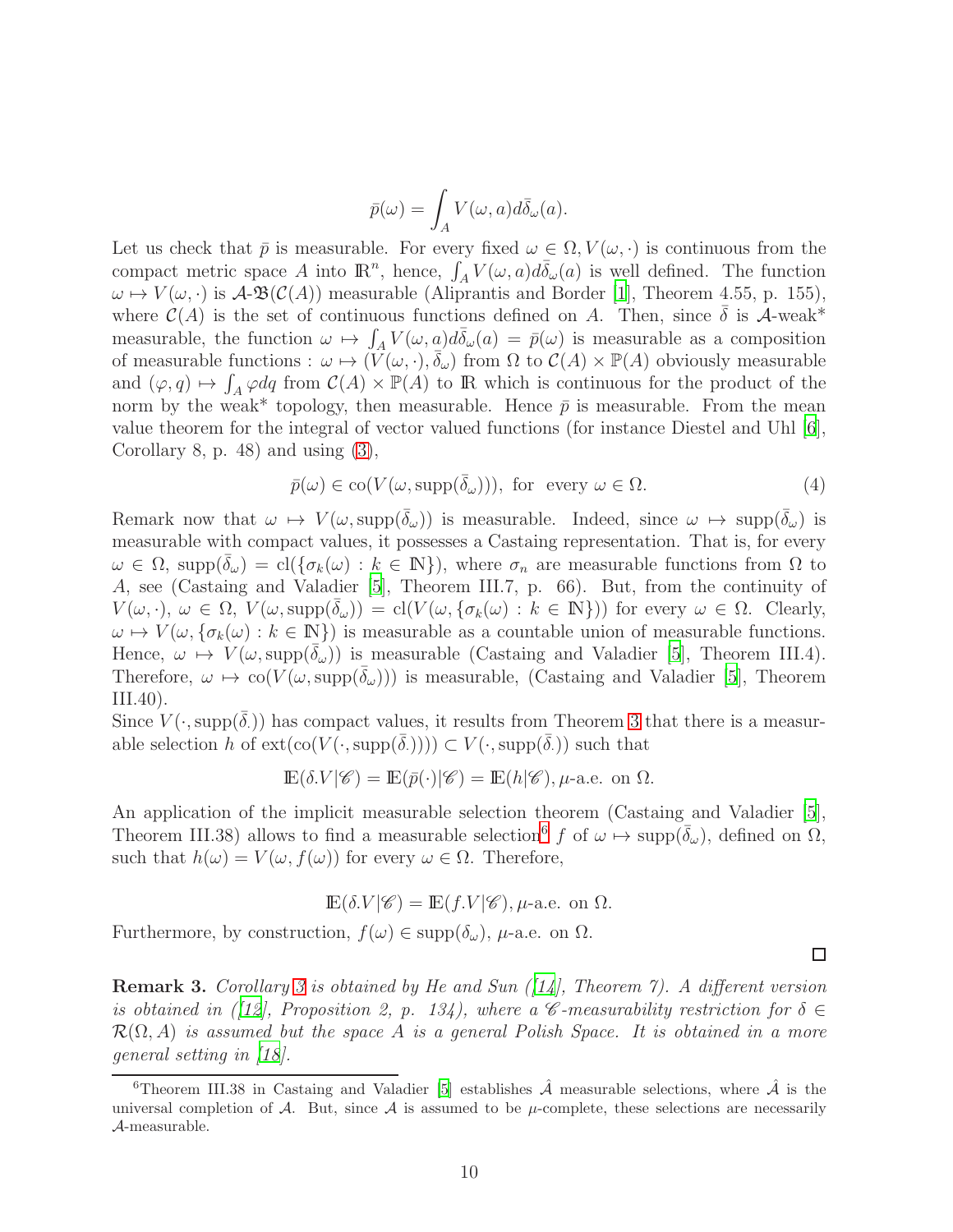An immediate density result can be inferred from the previous corollary. Endow  $\mathcal{R}(\Omega, A)$ by the following topology  $\mathcal T$  described by: a net  $(\delta_\lambda)_{\lambda \in \Lambda}$  converges to  $\delta$  iff for every  $L^1$ bounded Carathéodory integrand  $\varphi$  on  $\Omega \times A$ ,

(T)  $\mathbb{E}(\delta^{\lambda} \cdot \varphi | \mathscr{C})$  converges in  $L^1(\Omega, \mathscr{C}, \mu)$  to  $\mathbb{E}(\delta \cdot \varphi | \mathscr{C})$ .

<span id="page-10-3"></span>**Corollary 4.** Assume that A is a compact metric space and  $\mathscr{C}$  is  $\mu$ -coarser than A, then  $D(\Omega, A)$  is dense in  $\mathcal{R}(\Omega, A)$  for the topology  $\mathcal{T}$ .

The proof is omitted, since the result follows straightforwardly from Corollary [3.](#page-8-2) An interesting particular case is that of  $\mathscr{C} = \{\emptyset, \Omega\}$ , where  $\mathbb{E}(f|\mathscr{C}) = \int_{\Omega} f d\mu$ , the topology  $\mathcal T$  is not else but the Stable topology. Therefore, if  $\mu$  is nonatomic, which also means that  $\mathscr{C} = \{\emptyset, \Omega\}$  is  $\mu$ -coarser than A, we recover by Corollary [4](#page-10-3) the well-known denseness result of  $D(\Omega, A)$  in  $\mathcal{R}(\Omega, A)$  with respect to the Stable topology [\[36](#page-16-6)]. Refer to [\[4\]](#page-14-6) (Theorem 2.2.3, p. 40) for a more general version.

### <span id="page-10-0"></span>4 Appendix

We recall in this section some results used in a relevant way in this paper.

<span id="page-10-1"></span>**Theorem 4.** [Knowles [\[29\]](#page-16-0) or see Theorem 4, p. 263 in [\[6\]](#page-14-3)] Let  $G : \mathcal{A} \to X$  be a countably additive vector measure and  $\mu$  a real positive finite measure on A such that for all  $E \in \mathcal{A}$ ,

<span id="page-10-4"></span>
$$
\mu(E) = 0 \Leftrightarrow G(E \cap F) = 0, \forall F \in \mathcal{A}.\tag{5}
$$

Then, the following assertions are equivalent :

- 1) For all  $E \in \mathcal{A}^+$ , the operator  $f \mapsto \int_E f dG$  from  $L^{\infty}(E, \mu)$  into X is not a one-to-one.
- 2) For all  $A \in \mathcal{A}$ ,  $G(\mathcal{A}_{|A}) = \{G(F \cap A) : F \in \mathcal{A}\}\$ is convex and weakly compact.

The previous theorem works by assuming instead of [\(5\)](#page-10-4), that  $G \ll \mu$ , see for instance [\[2\]](#page-14-0), Remark 1.

<span id="page-10-6"></span>**Theorem 5** (Corollary 7, p. 265 in [\[6](#page-14-3)]). A countably additive vector measure  $G : \mathcal{A} \to X$ is Lyapunov iff for every  $E \in \mathcal{A}$ , there is  $F \in \mathcal{A}$  such that  $G(E \cap F) = G(E)/2$ .

<span id="page-10-2"></span>**Lemma 1** (Lemma 2 in [\[2\]](#page-14-0)). Let X a Banach space and  $G : \mathcal{A} \to X$  be a Lyapunov vector measure and  $\alpha_i : \Omega \to [0, 1], i = 1, ..., n$ , be measurable functions, such that  $\sum_{i=1}^{n} \alpha_i(\omega) = 1$ ,  $i=1$ G-a.e. on  $\Omega$ .<sup>[7](#page-10-5)</sup> Then, there exists a measurable partition :  $E_i$ ,  $i = 1, ..., n$ , of  $\Omega$  such that, for every  $i = 1, ..., n$ ,  $\int_{\Omega} \alpha_i(\omega) dG = G(E_i)$ .

<span id="page-10-5"></span><sup>&</sup>lt;sup>7</sup>Except on a G-null set. Note that  $A \in \mathcal{A}$  is said to be G-null iff  $G(A \cap F) = 0$  for every  $F \in \mathcal{A}$ .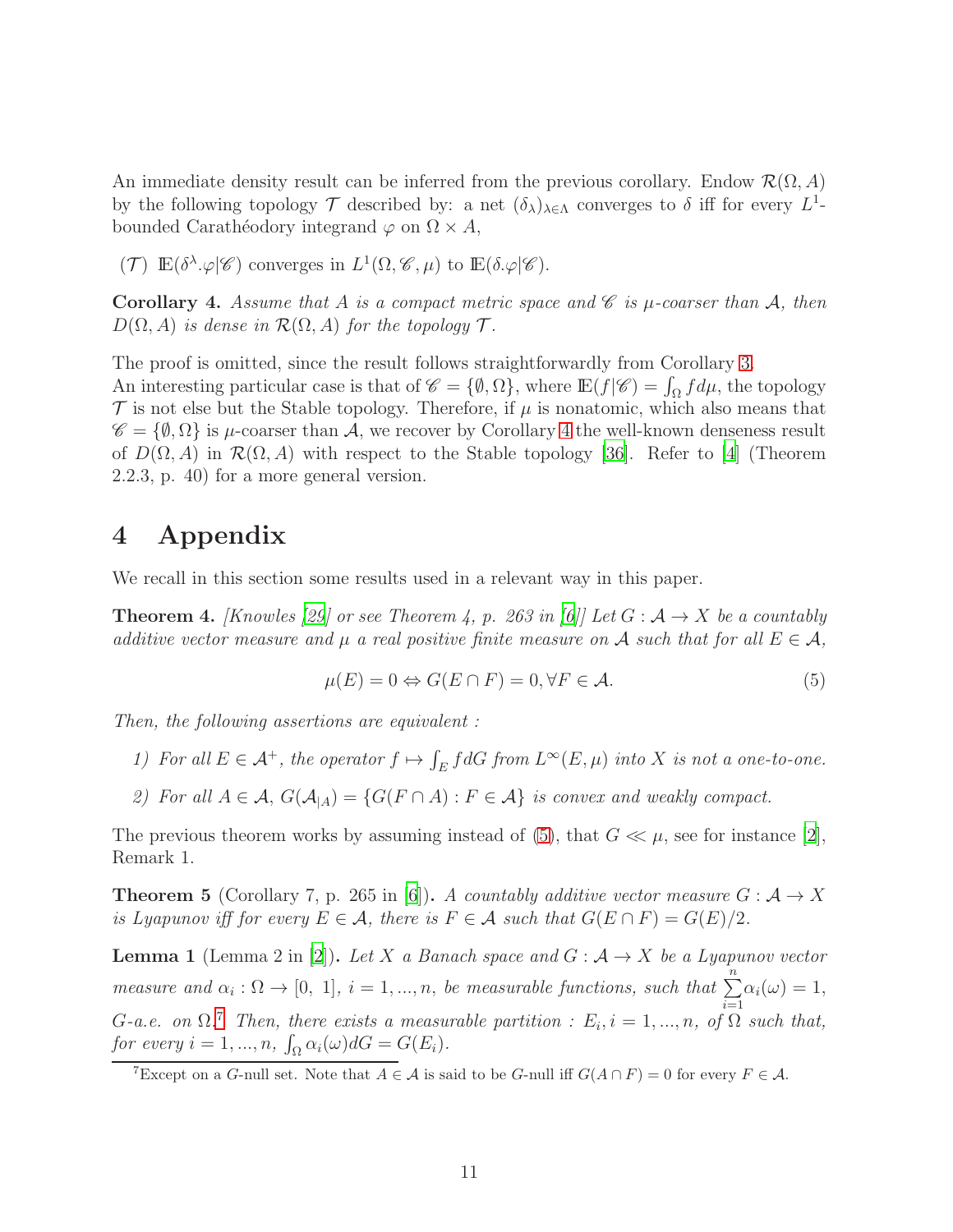<span id="page-11-0"></span>**Theorem 6** (Theorem IV.11, p. 101, in [\[5\]](#page-14-4)). Let  $(\Omega, \mathcal{A}, \mu)$  be a probability space, where A is  $\mu$ -complete and  $T: \Omega \to \mathbb{R}^n$  a measurable set-valued map with nonempty convex compact values. Define the set-valued map  $ext(T): \Omega \to \mathbb{R}^n$  by  $ext(T)(\omega) = \{a \in \mathbb{R}^n :$ a is an extreme point of  $T(\omega)$ . Let  $s : \Omega \to X$  be a measurable selection of T. Then, there exist  $n+1$  measurable selections  $h_i : \Omega \to \mathbb{R}^n$ ,  $i = 1, ..., n+1$ , of  $ext(T)$  and  $n+1$ weight functions  $\alpha_i \in \mathcal{L}^{\infty}(\Omega, \mu, [0, 1]), i = 1, ..., n + 1$ , such that,

$$
\sum_{i=1}^{n+1} \alpha_i(\omega) = 1, \text{ and } s(\omega) = \sum_{i=1}^{n+1} \alpha_i(\omega) h_i(\omega), \text{ for every } \omega \in \Omega,
$$

where,  $\mathcal{L}^{\infty}(\Omega,\mu,[0,1])$  refers to the set of measurable and bounded functions defined from  $\Omega$  to [0, 1].

#### 4.1 Proofs of Theorems [1](#page-3-0) and [2](#page-3-1)

We produce thereafter a further elementary proof of Theorem [1](#page-3-0) and deduce from it Theorem [2.](#page-3-1) Let us start with some needed lemmas.

<span id="page-11-2"></span>**Lemma 2.** Let  $\mathscr C$  be a sub- $\sigma$ -algebra of  $\mathcal A$  and  $E \in \mathcal A^+$ . Then,

1. The  $\sigma$ -algebra  $\sigma(\mathscr{C} \cup \{E\})$ , generated by  $\mathscr{C} \cup \{E\}$ , is given by

$$
\mathscr{C}_E \oplus \mathscr{C}_{\bar{E}} := \{ A \subset \Omega : A \cap E \in \mathscr{C}_E \text{ and } A \cap \bar{E} \in \mathscr{C}_{\bar{E}} \}.
$$

Hence,  $B \in \sigma(\mathscr{C} \cup \{E\})$  iff there is  $C_1, C_2 \in \mathscr{C}$  such that  $B = (C_1 \cap E) \cup (C_2 \cap \overline{E}).$ 

2. C is  $\mu$ -coarser than  $\mathcal A$  iff  $\sigma(\mathcal C \cup \{E\})$  is  $\mu$ -coarser than  $\mathcal A$ . Consequently,  $\mathcal C$  is  $\mu$ -coarser than  $\mathcal A$  iff  $\sigma(\mathscr{C} \cup \{E_i : i \text{ in a finite set } I\})$  is  $\mu$ -coarser than  $\mathcal A$ .

*Proof.* 1) If  $A \subset \Omega$  is such that  $A \cap E \in \mathscr{C}_E$  and  $A \cap \overline{E} \in \mathscr{C}_{\overline{E}}$  that is  $A \cap E = C \cap E$  and  $A \cap \overline{E} = C' \cap \overline{E}$  for  $C, C' \in \mathscr{C}$ , then  $A = (C \cap E) \cup (C' \cap \overline{E}) \in \overline{\sigma}(\mathscr{C} \cup \{E\})$ , which establishes the inclusion  $\mathscr{C}_E \oplus \mathscr{C}_{\bar{E}} \subset \sigma(\mathscr{C} \cup \{E\})$ . As obviously  $\mathscr{C}_E \oplus \mathscr{C}_{\bar{E}}$  is a  $\sigma$ -algebra, it remains to prove  $\mathscr{C} \cup \{E\} \subset \mathscr{C}_E \oplus \mathscr{C}_{\bar{E}}$ . To do so, let  $A \in \mathscr{C} \cup \{E\}$ . If  $A = E$ ,  $A \cap E = E \in \mathscr{C}_E$  and  $A \cap \overline{E} = \emptyset \in \mathscr{C}_{\overline{E}}.$  If  $A \in \mathscr{C}, A = (A \cap E) \cup (A \cap \overline{E}) \in \mathscr{C}_{E} \oplus \mathscr{C}_{\overline{E}}.$ 

2) Suppose that C is  $\mu$ -coarser than A. Let  $D \in A^+$ . Suppose that  $\mu(D \cap E) > 0$ . Then, there exists an  $\mathcal A$ -measurable subset  $D_0$  of  $D \cap E$  such that

<span id="page-11-1"></span>
$$
\mu(D_0 \triangle (D \cap E \cap C)) > 0, \quad \forall C \in \mathscr{C}.
$$
\n
$$
(6)
$$

Let  $B \in \sigma(\mathscr{C} \cup \{E\})$ , i.e.  $B = (C_1 \cap E) \cup (C_2 \cap \overline{E})$  for  $C_1, C_2 \in \mathscr{C}$ . Thus,  $D_0 \triangle (D \cap B)$  $D_0\Delta[(D\cap E\cap C_1)\cup(D\cap \bar{E}\cap C_2)]$  and since  $D_0\subset D\cap E$ ,  $D_0\Delta(D\cap E\cap C_1)\subset [D_0\Delta(D\cap B)].$ Then, from [\(6\)](#page-11-1),

$$
\mu(D_0 \bigtriangleup (D \cap B)) > 0, \quad \forall B \in \sigma(\mathscr{C} \cup \{E\}).
$$

The remaining case  $\mu(E \cap D) = 0$  can be handled in the same manner as previously by reasoning on  $E \cap D$  which is non-negligible. This means that  $\sigma(\mathscr{C} \cup \{E\})$  is  $\mu$ -coarser than A. The converse is trivial, since  $\mathscr{C} \subset \sigma(\mathscr{C} \cup \{E\}).$ 

 $\Box$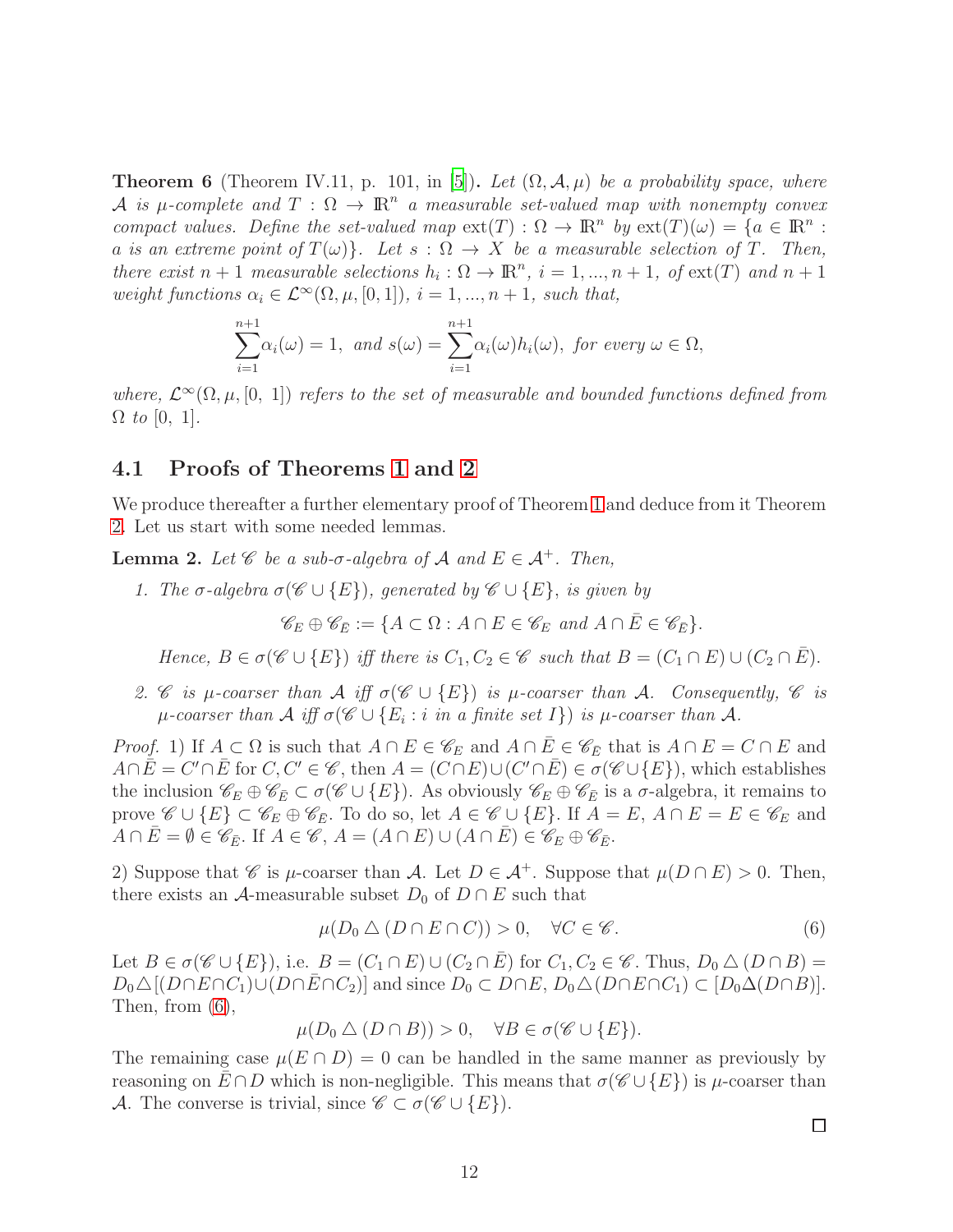<span id="page-12-0"></span>**Lemma 3.** Let  $\mathscr{C} \subset \mathcal{A}$  be a sub- $\sigma$ -algebra that is  $\mu$ -coarser than  $\mathcal{A}$ . For every  $f \in$  $L^1(\Omega, \mathcal{A}, \mu)$ , the vector measure defined from A to  $L^1(\Omega, \mathcal{C}, \mu)$  by

$$
fG_{\mathscr{C}}(E) = \mathbb{E}(f\chi_E|\mathscr{C})
$$

is well defined, countably additive and Lyapunov.

*Proof.* As noticed in section [2,](#page-1-0)  $fG_{\mathscr{C}}$  is bounded, countably additive, and for every  $g \in$  $L^{\infty}(\Omega, \mathcal{A}, \mu)$ ,  $\int_{E} g df G_{\mathscr{C}} = \mathbb{E}(f g \chi_{E} | \mathscr{C})$ .

According to Theorem [4,](#page-10-1) we have to prove that given an  $E \in \mathcal{A}^+$ , there exists a function  $\bar{g} \in L^{\infty}(\Omega, \mathcal{A})$  vanishing outside of E, with  $\|\bar{g}\|_{\infty} > 0$  and such that  $\mathbb{E}(\bar{g}f\chi_E|\mathscr{C}) = 0$ . Let  $E \in \mathcal{A}^+$ . If  $f = 0, \mu$ -a.e. on E, the result is obvious. Otherwise, there is  $E' \subset E, E' \in \mathcal{A}^+$ and  $\varepsilon > 0$ , such that  $|f| > \varepsilon$  on E'. Without loss of generality, we assume that  $E' = E$ below, since we can perform the analysis below on  $E'$  instead of  $E$ .

The sub- $\sigma$ -algebra  $\mathscr C$  being  $\mu$ -coarser than  $\mathcal A$ , there exists  $E_0 \in \mathcal A$ ,  $E_0 \subset E$  such that  $\mu(E_0 \triangle F) > 0$  for all  $F \in \mathscr{C}_E$ .

Consider the function g defined by  $g = \chi_{E_0} - \mathbb{E}(\chi_{E_0} | \sigma(\mathscr{C} \cup \{E\}))$ . Observe that  $\mathbb{E}(g\chi_E | \mathscr{C}) =$  $\mathbb{E}[\mathbb{E}(g\chi_E|\sigma(\mathscr{C}\cup\{E\})|\mathscr{C})] = 0.$  From  $0 \leq \chi_{E_0} \leq \chi_E$ , it follows that  $0 \leq \mathbb{E}(\chi_{E_0}|\sigma(\mathscr{C}\cup E))$  $\{E\})\leq \mathbb{E}(\chi_E|\sigma(\mathscr{C}\cup\{E\}))=\chi_E$  for  $\mu$ -almost every  $\omega\in\Omega$ , which implies that g vanishes outside of E. The set F defined by  $F = E \cap {\omega \in \Omega : \mathbb{E}(\chi_{E_0} | \sigma(\mathscr{C} \cup \{E\}))(\omega) = 1}$  is a subset of E and is  $\sigma(\mathscr{C} \cup \{E\})$ -measurable. Hence, by Lemma [2,](#page-11-2)  $F \in \mathscr{C}_E$ . Consequently  $\mu(E_0 \triangle F) > 0$ . Since  $g \neq 0$  on  $E_0 \triangle F$ , it follows that  $||g||_{\infty} > 0$ .

Set  $\bar{g} = \frac{g}{f}$ g. Then,  $\bar{g} \in L^{\infty}(\Omega, \mathcal{A}, \mu)$ ,  $\|\bar{g}\|_{\infty} > 0$ ,  $\bar{g}$  vanishes outside of E and  $\mathbb{E}(f\bar{g}\chi_E|\mathscr{C}) =$  $\mathbb{E}(g\chi_E|\mathscr{C})=0.$  This ends the proof.  $\Box$ 

*Proof of Theorem [1.](#page-3-0)* To shorten notation, we write G (respectively  $G_E$ ,  $fG$ ,  $fG_E$ ) instead of  $G_{\mathscr{C}}$  (respectively  $G_{\sigma(\mathscr{C}\cup\{E\})}$ ,  $fG_{\mathscr{C}}$ ,  $fG_{\sigma(\mathscr{C}\cup\{E\})}$ ).

We give a proof by induction on n. The statement  $P(1)$  is nothing else but Lemma [3.](#page-12-0) Assume that  $P(n)$  is true. Let  $f = (f_1, f_2, \ldots, f_{n+1}) \in L^1(\Omega, \mathcal{A}, \mu)^{n+1}$ . Let  $E \in \mathcal{A}^+$ . According to Theorem [4,](#page-10-1) we have to construct a function  $g \in L^{\infty}(\Omega, \mathcal{A}, \mu)$  vanishing outside of E, with  $||g||_{\infty} > 0$ , such that  $\mathbb{E}(fg\chi_E|\sigma(\mathscr{C} \cup \{E\})) = \mathbb{E}(fg|\sigma(\mathscr{C} \cup \{E\})) = 0$ . This will end the proof since  $\mathbb{E}(fg|\mathscr{C}) = \mathbb{E}(\mathbb{E}(fg|\sigma(\mathscr{C} \cup \{E\}))|\mathscr{C}) = 0$ . Without loss of generality, we can assume that  $\sum_{i=1}^{n+1} |f_i| > 0$  for  $\mu$ -almost every  $\omega \in E$ : otherwise, there is  $E' \in \mathcal{A}^+, E' \subset E$ , such that  $f_i \equiv 0$  on E', for every  $i = 1, ..., n + 1$ . Set in this case  $g = \chi_{E'}$ . We can assume as well that every  $f_i$ ,  $i = 1, ..., n + 1$ , has a constant sign on E:

<span id="page-12-1"></span>
$$
f_i = s_i |f_i| \text{ with } s_i \in \{-1, 0, 1\} \text{ for all } i = 1, \cdots, n+1,
$$
 (7)

since we can always find such an  $A$ -measurable subset  $E'$  of  $E$  with a strictly positive measure and perform all the forthcoming analysis on E' instead of E. Let  $h_i = \frac{|f_i|}{\sum_{i=1}^{n+1}}$  $\frac{|J_i|}{\sum_{j=1}^{n+1}|f_j|}\chi_E,$ which clearly belongs to  $L^1(\Omega, \mathcal{A}, \mu)$ .

If  $h_i = \mathbb{E}(h_i | \sigma(\mathscr{C} \cup \{E\}))$ ,  $\mu-a.e.,$  that is  $h_i$  is  $\sigma(\mathscr{C} \cup \{E\})$ -measurable up-to a  $\mu$ -null set, for all  $i = 1, \ldots, n+1$ , then it results that  $\mathbb{E}(h_i \bar{g} | \sigma(\mathscr{C} \cup \{E\})) = h_i \mathbb{E}(\bar{g} | \sigma(\mathscr{C} \cup \{E\}))$ ,  $\mu-a.e.$  for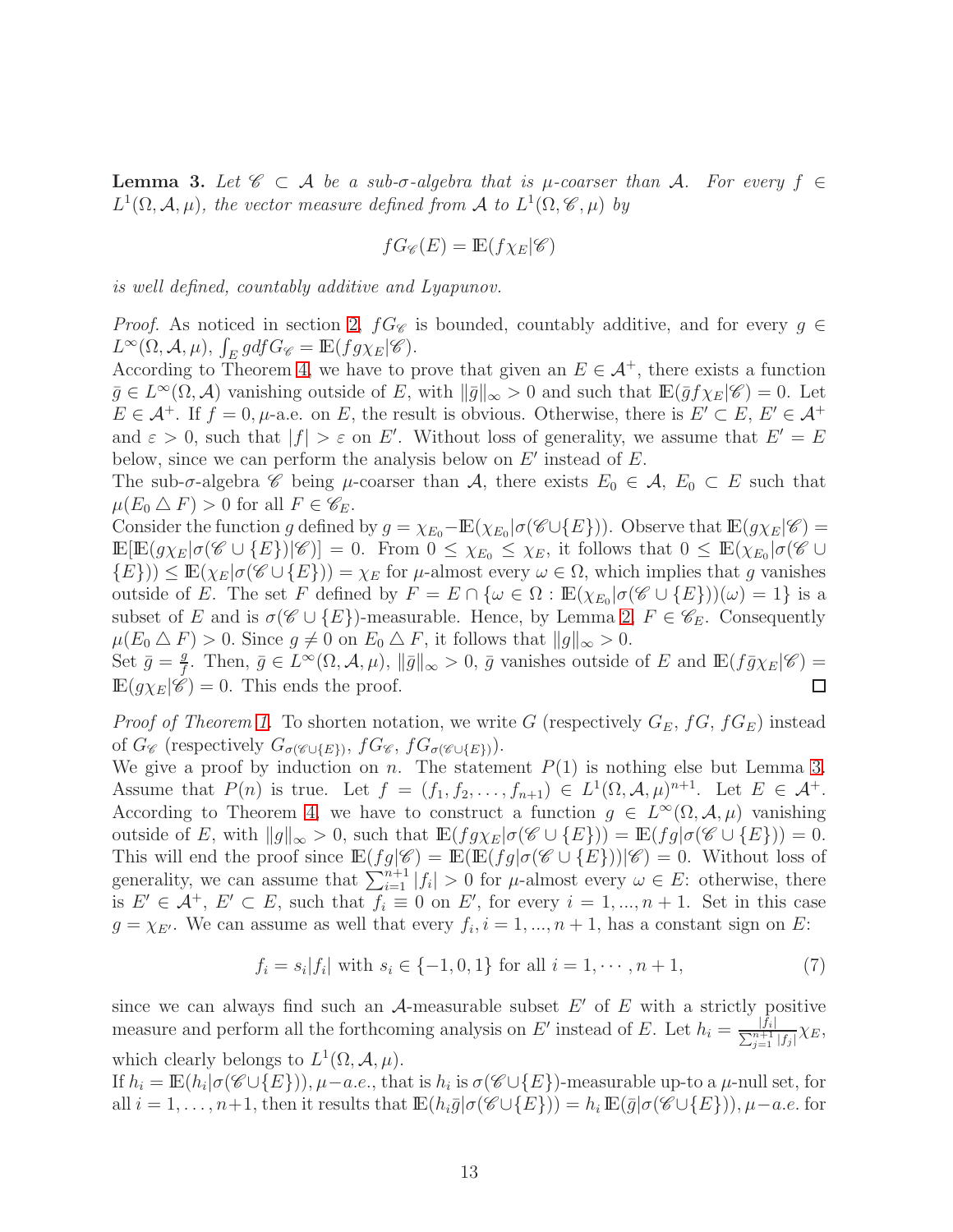all  $\bar{g} \in L^{\infty}(\Omega, \mathcal{A}, \mu)$ . As  $G_E$  is Lyapunov (Lemma [3,](#page-12-0)  $f = 1$ ), there is some  $\bar{g} \in L^{\infty}(\Omega, \mathcal{A}, \mu)$ ,  $\|\bar{g}\|_{\infty} > 0$ , vanishing outside of E and satisfying

<span id="page-13-0"></span>
$$
\mathbb{E}(h_i\bar{g}|\sigma(\mathscr{C}\cup\{E\}))=0,\mu-a.e.,\quad\forall i=1,\ldots,n+1.
$$
\n(8)

In the contrary case, there exists an A-measurable subset  $A \subset E$ , with  $\mu(A) > 0$ , where all the functions  $h_i^0 := h_i - \mathbb{E}(h_i | \sigma(\mathscr{C} \cup \{E\}))$  keep a constant sign and where  $|h_{i_0}^0| > 0$ , for  $\mu$ -almost every  $\omega \in A$ , for at least one  $i_0$ . Note that as defined, the function  $h_i^0$ ,  $i = 1, \ldots, n + 1$ , satisfy

$$
\mathbb{E}(h_i^0|\sigma(\mathscr{C}\cup\{E\})) = \mathbb{E}(h_i|\sigma(\mathscr{C}\cup\{E\})) - \mathbb{E}(\mathbb{E}(h_i|\sigma(\mathscr{C}\cup\{E\}))|\sigma(\mathscr{C}\cup\{E\})) = 0, \mu-a.e. \tag{9}
$$

Without loss of generality, assume that  $i_0 \leq n$ . Applying the induction hypothesis  $P(n)$ with  $H^0 = (h_1^0, \ldots, h_n^0)$  and the sub- $\sigma$ -algebra  $\sigma(\mathscr{C} \cup \{E\})$ , it follows that  $H_0G_E$  is Lya-punov. By Theorem [5,](#page-10-6) there is  $A_0 \in \mathcal{A}$  subset of A such that

<span id="page-13-1"></span>
$$
H^{0}G_{E}(A_{0}) = \frac{1}{2}H^{0}G_{E}(A). \qquad (10)
$$

Since A and  $A_0$  are subsets of E, it follows that the function  $\bar{g} = \varphi - \mathbb{E}(\varphi | \sigma(\mathscr{C} \cup \{E\}))$ , with  $\varphi = \chi_{A_0} - \chi_{A_1A_0}$ , vanishes outside of E. Let us moreover show that  $\|\bar{g}\|_{\infty} > 0$ . For the sake of contradiction, assume that  $\bar{g} = 0$   $\mu$ -a.e.. Then, the  $\sigma(\mathscr{C} \cup \{E\})$ -measurable set  $B = {\omega \in \Omega : \mathbb{E}(\varphi | \sigma(\mathscr{C} \cup \{E\}))(\omega) = 1}$  is such that  $\mu(B \triangle A_0) = 0$ . Hence, by the non-nullity of  $h_{i_0}^0$  over  $A_0$ ,  $\int_B h_i^0 d\mu = \int_{A_0} h_i^0 d\mu \neq 0$ , which contradicts [\(9\)](#page-13-0). Moreover, we have for  $i = 1, \ldots, n$ ,

$$
\mathbb{E}(h_i^0 \bar{g} | \sigma(\mathscr{C} \cup \{E\})) = \mathbb{E}(h_i^0 \chi_{A_0} | \sigma(\mathscr{C} \cup \{E\})) - \mathbb{E}(h_i^0 \chi_{A \setminus A_0} | \sigma(\mathscr{C} \cup \{E\})) \n- \mathbb{E}(h_i^0 \mathbb{E}(\varphi | \sigma(\mathscr{C} \cup \{E\})) | \sigma(\mathscr{C} \cup \{E\})) \n= h_i^0 G_E(A_0) - h_i^0 G_E(A \setminus A_0) - \mathbb{E}(\varphi | \sigma(\mathscr{C} \cup \{E\})) \mathbb{E}(h_i^0 | \sigma(\mathscr{C} \cup \{E\})) \n= 0.
$$

where the last equality follows from [\(10\)](#page-13-1) and [\(9\)](#page-13-0). Furthermore, as  $\mathbb{E}(\bar{g}|\sigma(\mathscr{C}\cup\{E\}))=\mathbb{E}(\varphi-\mathbb{E}(\varphi|\sigma(\mathscr{C}\cup\{E\}))|\sigma(\mathscr{C}\cup\{E\}))=0$ , we have for  $i=1\ldots,n$ ,

$$
\mathbb{E}(h_i\bar{g}|\sigma(\mathscr{C}\cup\{E\})) = \mathbb{E}(h_i^0\bar{g}|\sigma(\mathscr{C}\cup\{E\})) + \mathbb{E}(\mathbb{E}(h_i|\sigma(\mathscr{C}\cup\{E\}))\bar{g}|\sigma(\mathscr{C}\cup\{E\}))
$$
  
= 0 +  $\mathbb{E}(h_i|\sigma(\mathscr{C}\cup\{E\}))\mathbb{E}(\bar{g}|\sigma(\mathscr{C}\cup\{E\}))$   
= 0.

This still also true for  $i = n + 1$  by remarking that  $h_{n+1} = \chi_E - \sum_{i=1}^n h_i$  and  $\mathbb{E}(\chi_E \bar{g} | \sigma(\mathscr{C} \cup$  $(E)) = \chi_E \mathbb{E}(\bar{g}|\sigma(\mathscr{C} \cup \{E\})) = 0.$  Finally, by setting  $g = \frac{\bar{g}}{\sum_{i=1}^{n+1} |f_i|}$  it comes that  $\mathbb{E}(|f_i|g|\sigma(\mathscr{C}\cup\{E\}))=0$ , for every  $i=1,...,n+1$ . Then, by [\(7\)](#page-12-1),  $\mathbb{E}(\overline{f_i g}|\sigma(\mathscr{C}\cup\{E\}))=0$ , for all  $i = 1, \ldots, n + 1$ . The function g has the desired properties.  $\Box$ 

*Proof of Theorem [2.](#page-3-1)* Set  $\mu = \frac{1}{n}$  $\frac{1}{n}\sum_{n=1}^{n}$  $i=1$  $\mu_i$ . Then,  $\mu_i \ll \mu$  for every i and obviously  $\mathscr C$  is  $\mu$ coarser than A. Observe now that  $F_{\mathscr{C}} \ll \mu$ . Set, for every i,  $h_i = \frac{d\mu_i}{d\mu}$  the Radon-Nikodym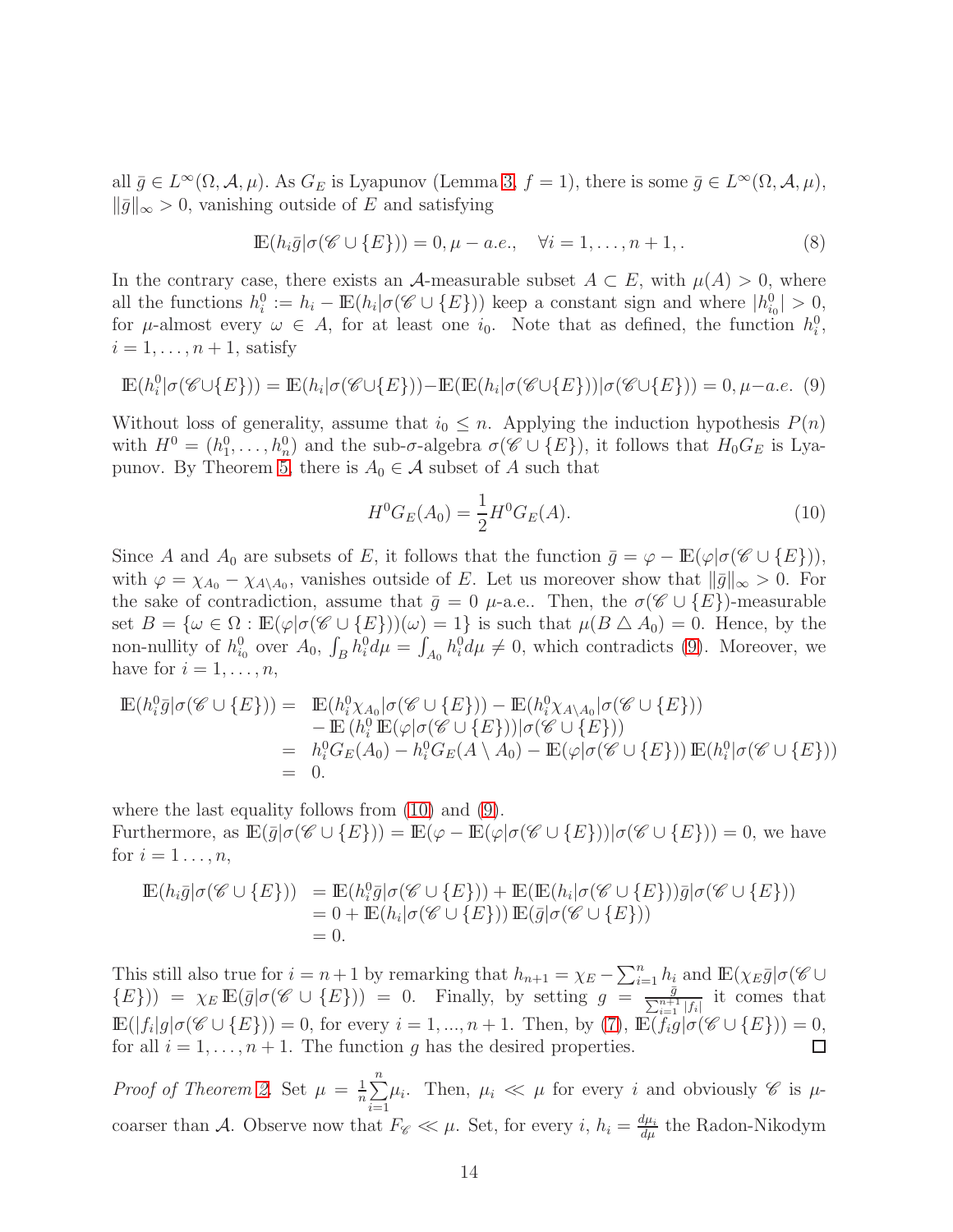derivative of  $\mu_i$  relatively to  $\mu$ . Hence,  $f_i h_i \in L^1(\Omega, \mathcal{A}, \mu)$  and from Theorem [1](#page-3-0) and Theorem [4,](#page-10-1) for every fixed  $E \in \mathcal{A}^+$ , there  $g \in L^{\infty}(\Omega, \mathcal{A}, \mu)$  vanishing outside of E,  $||g||_{\infty} > 0$  and  $\mathbb{E}(gf_i h_i\chi_E|\mathscr{C}) = 0$ . But, for every  $A \in \mathscr{C}$ ,  $\int_A gf_i h_i\chi_E d\mu = \int_A gf_i\chi_E d\mu_i$ . Therefore,  $\mathbb{E}^{\mu_i}(gf_i\chi_E|\mathscr{C})=0$ , for every i. It results from Theorem [4,](#page-10-1) that  $\tilde{F}_{\mathscr{C}}$  is Lyapunov.  $\Box$ 

## Acknowledgment

The authors are grateful to Ali Khan for a discussion on this paper, for all his valuable comments and suggestions.

#### References

- <span id="page-14-7"></span>[1] C.D. Aliprantis, K.C. Border, Infinite Dimensional Analysis: A hitchhiker's guide (3rd Edition), Springer-Verlag, Berlin, Heidelberg, 2006.
- <span id="page-14-0"></span>[2] Y. Askoura, An infinite dimensional purification principle without saturation, J. Math. Anal. Appl. 472 (2019), 1331-1345.
- [3] H. Berliocchi, J.M. Lasry, Intégrandes normales et mesures paramétrées en calcul des variations, Bull. Soc. Math. France 101(1973), 129-184.
- <span id="page-14-6"></span>[4] C. Castaing, P. Raynaud de Fitte, M. Valadier, Young measures on topological spaces with applications in control theory and probability theory, Kluwer Academic Publishers, Dordrecht, 2004.
- <span id="page-14-4"></span>[5] C. Castaing, M. Valadier, Convex analysis and measurable multifunctions, Lecture Notes in Mathematics 580, Springer-Verlag Berlin Heidelberg 1977.
- <span id="page-14-3"></span>[6] J. Diestel, J.J. Uhl, Vector measures. Mathematical Surveys, Number 15, American Mathematical Society, 1977.
- [7] A. Dvoretzky, A. Wald, J. Wolfowitz, Elimination of randomization in certain statistical decision procedures and zero-sum two-person games, Annals of Mathematical Statistics 22(1951), 1-21.
- <span id="page-14-2"></span>[8] E.B. Dynkin, I.V. Evstigneev, Regular conditional expectations of correspondences, Theory Probab. Appl. 21(1977), 325-338.
- <span id="page-14-5"></span>[9] L.C. Florescu, C. Godet-Thobie, Young measures and compactness in measure spaces, De Gruyter, Germany 2012.
- <span id="page-14-1"></span>[10] M. Greinecker, K. Podczeck, Liapounoff's vector measure theorem in Banach spaces and applications to general equilibrium theory, Econ. Theory Bull. 1(2013), 157-173.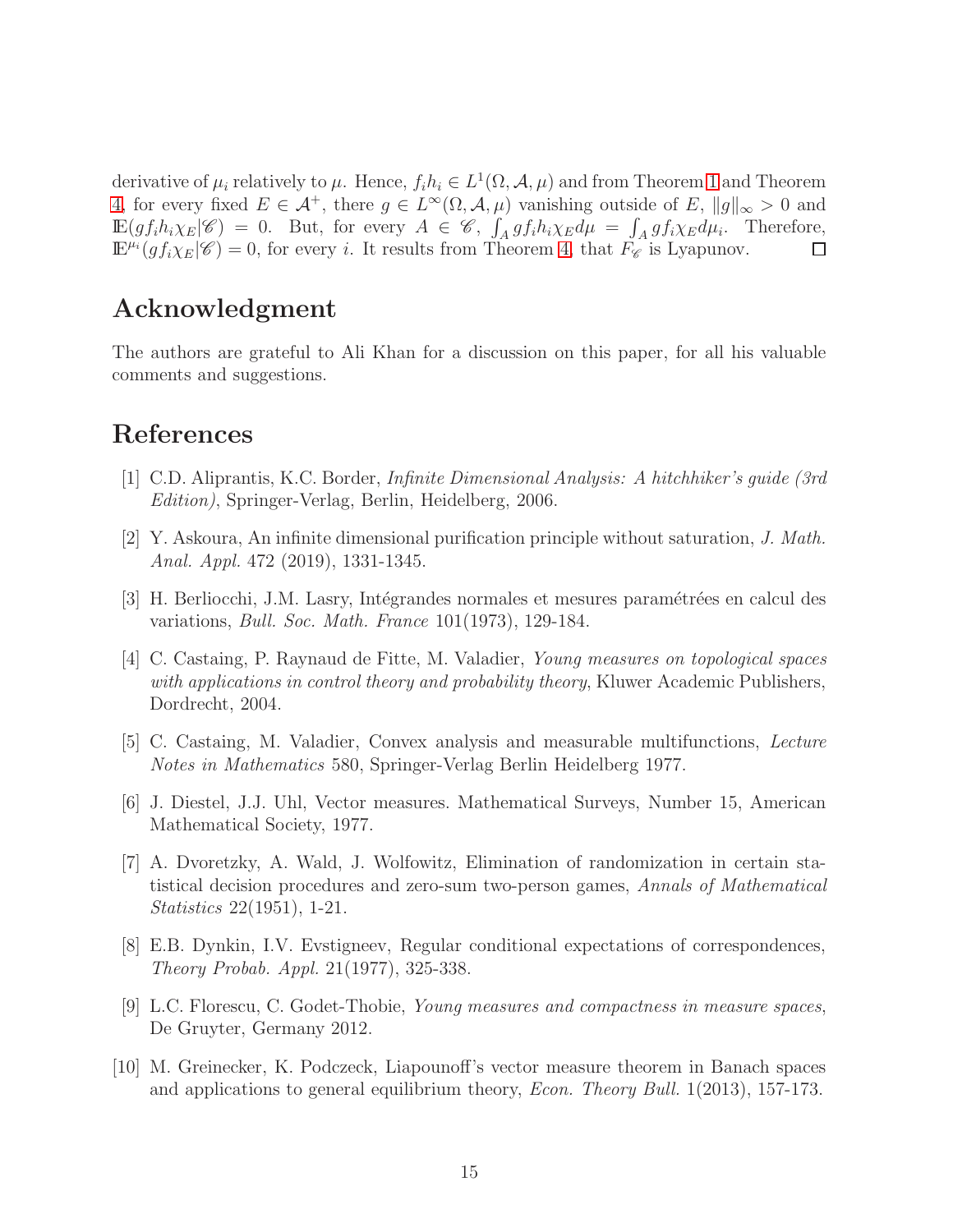- <span id="page-15-8"></span>[11] A. Hanen, J. Neveu, Atomes conditionnels d'un espace de probabilité, Acta. Math. Acad. Sci. Hungarica, 17 (1966), 443-449.
- <span id="page-15-6"></span>[12] W. He, X. Sun, On the diffuseness of incomplete information game, Journal of Mathematical Economics 54 (2014), 131-137.
- <span id="page-15-7"></span>[13] W. He, Y. Sun, The necessity of nowhere equivalence, Adv. Math. 325 (2018), 608-639.
- <span id="page-15-5"></span>[14] W. He, Y. Sun, Conditional expectation of correspondences and economic applications, Econ. Theory 66 (2018), 265-299.
- <span id="page-15-10"></span>[15] F. Hiai, H. Umegaki, Integrals, conditional expectations and martingales of multivalued functions, J. Multiv. Anal. 7 (1977), 149-182.
- <span id="page-15-9"></span>[16] D.N. Hoover, H.J. Keisler, Adapted probability distribution, Trans. Amer. Math. Soc. 286 (1984) 159-201.
- [17] A. Ionescu Tulcea, C. Ionescu Tulcea, Topics in the theory of lifting, Springer-Verlag Berlin Heidelberg, 1969.
- <span id="page-15-11"></span>[18] A. Jaskiewicz, and A. S. Nowak, On a generalization of the Dvoretzky-Wald-Wolfowitz theorem with an application to a robust optimization problem, J. Math. Anal. Appl. 469 (2019) 126-135.
- <span id="page-15-4"></span>[19] H.J. Keisler, Y.N. Sun, Why saturated probability spaces are necessary, Adv. Math. 221(2009), 1584-1607.
- [20] M.A. Khan, K.P. Rath, Y. Sun, The Dvoretzky-Wald-Wolfowitz theorem and purification in atomless finite-action games, International Journal of Game Theory 34(2006), 91-104.
- [21] M. A. Khan, K.P. Rath, On games with incomplete information and the Dvoretsky-Wald-Wolfowitz theorem with countable partitions, Journal of Mathematical Economics 45(2009), 830-837.
- <span id="page-15-0"></span>[22] M.A. Khan, N. Sagara, Maharam-types and Lyapunov's theorem for vector measures on Banach spaces, Illinois J. Math. 57(2013), 145-169.
- <span id="page-15-1"></span>[23] M.A. Khan, N. Sagara, The bang-bang, purification and convexity principles in infinite dimensions: Additional characterizations of the saturation property, Set-Valued Var. Anal. 22(2014), 721–746.
- <span id="page-15-2"></span>[24] M.A. Khan, N. Sagara, Maharam-types and Lyapunov's theorem for vector measures on locally convex spaces without control measures, J. Convex Anal. 22(2015), 647-672.
- <span id="page-15-3"></span>[25] M.A. Khan, N. Sagara, Relaxed large economies with infinite-dimensional commodity spaces : the existence of Walrasian equilibria, *Journal of Mathematical Economics* 67(2016), 95-107.